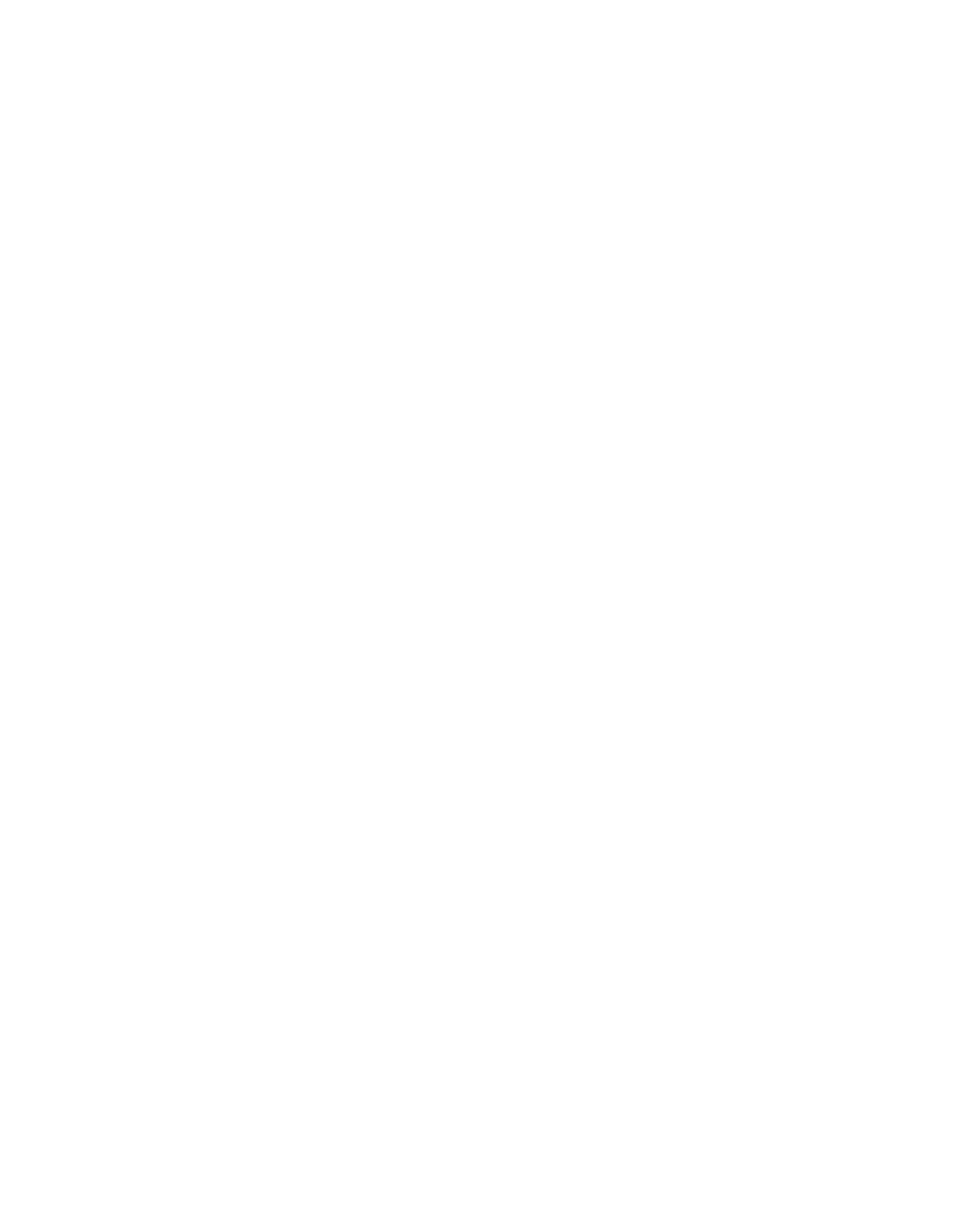

## **GUIDELINES FOR THE IMPLEMENTATION OF THE FLEXIBLE CALENDAR PROGRAM**

ACADEMIC SENATE FOR CALIFORNIA COMMUNITY COLLEGES FACULTY DEVELOPMENT COMMITTEE

JO SUMNER, SIERRA COLLEGE, CHAIR

NINA E. ASHUR, COLLEGE OF THE CANYONS, CHAIR-FLEX SUBCOMMITTEE

CAROLE BRIGHT, COLLEGE OF THE REDWOODS ART DULL, DIABLO VALLEY COLLEGE LEE HAGGERTY, SADDLEBACK COLLEGE, FLEX SUBCOMMITTEE BILL JACOBS, EVERGREEN VALLEY COLLEGE RIKI KUCHECK, ORANGE COAST COLLEGE, FLEX SUBCOMMITTEE MIKE MCHARGUE, FOOTHILL COLLEGE, FLEX SUBCOMMITTEE BOB NICHOLS, ALLAN HANCOCK COLLEGE, FLEX SUBCOMMITTEE JUDY WINN-BELL OLSEN, CITY COLLEGE OF SAN FRANCISCO PERCY YOUNG, PERALTA COMMUNITY COLLEGE DISTRICT

SPECIAL THANKS TO JUAN G. CRUZ, SPECIALIST, CHANCELLOR'S OFFICE FOR HIS PARTICIPATION AND SUPPORT IN DEVELOPMENT OF THE GUIDELINES.

THANKS ALSO TO CINDRA SMITH, COMMUNITY COLLEGE LEAGUE OF CALIFORNIA, FOR HER EXPERTISE AND DEVELOPMENT OF EVALUATION GUIDELINES REFERRED TO IN THIS DOCUMENT.

> *APRIL 2007 REVISIONS PREPARED BY:* KEN NATHER SPECIALIST, ACADEMIC PLANNING & DEVELOPMENT INSTRUCTIONAL PROGRAMS AND SERVICES UNIT ACADEMIC AFFAIRS DIVISION SYSTEM OFFICE, CALIFORNIA COMMUNITY COLLEGES 1102 Q STREET SACRAMENTO, CA 95814-6511 (916) 322-9048 (916) 445-6268 (FAX) [KNATHER](mailto:____________@cccco.edu)@CCCCO.EDU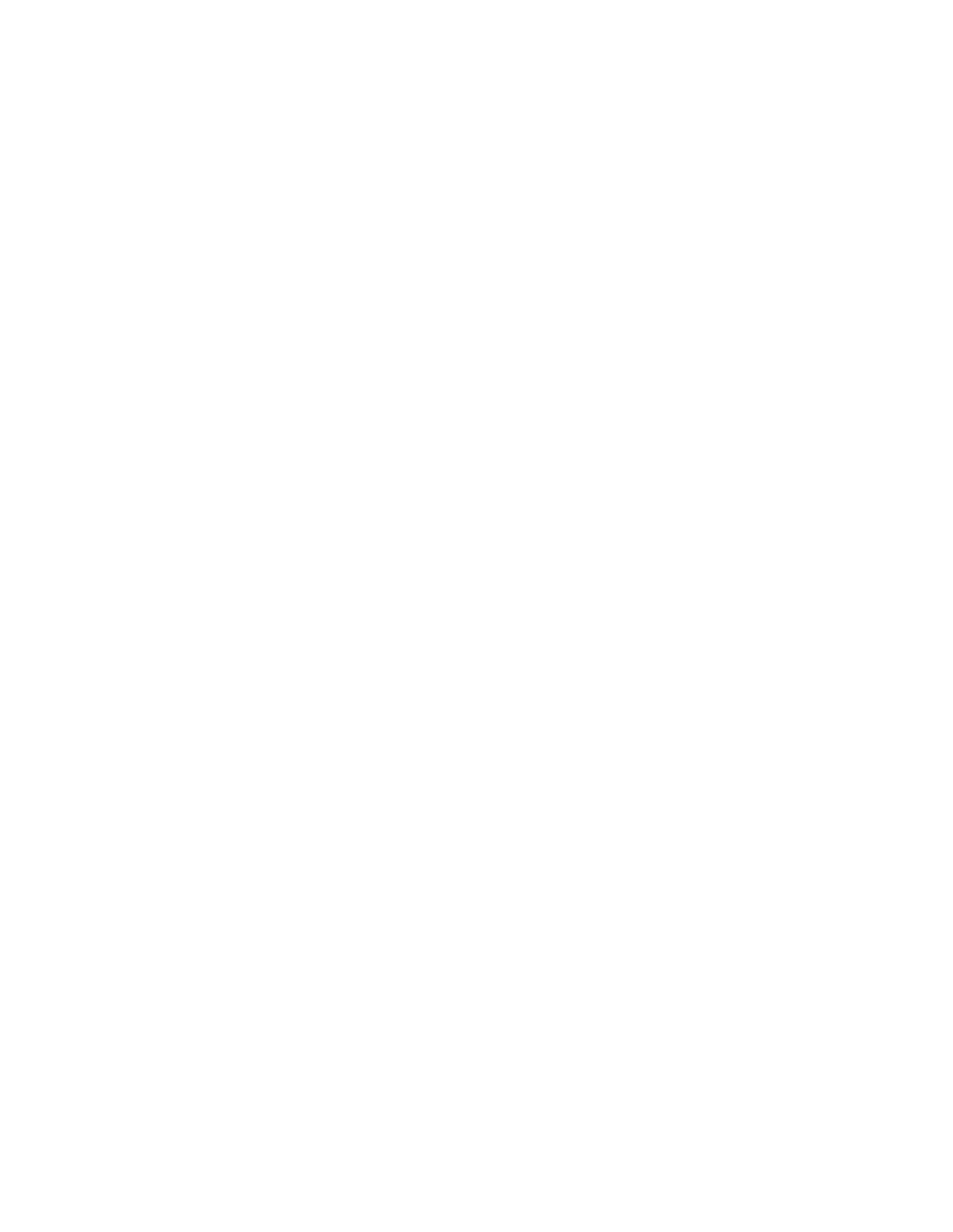## **ACKNOWLEDGMENTS**

Special thanks and acknowledgment go to the individuals participated in the hearings on the Flexible Calendar Program held in October and December of 1992.

| <b>Northern Region</b> |               | <b>Southern Region</b>  |                     |
|------------------------|---------------|-------------------------|---------------------|
| Susan Baldi            | Santa Rosa    | Dona Anderson           | Saddleback          |
| Anita Catlin           | Napa          | Pat Anthony             | Orange Coast        |
| Hortensia Chang        | San Francisco | Helen Bauch             | Mt. San Antonio     |
| Judy Collesjui         | Ohlone        | Kathleen Beaufait       | Los Angeles City    |
| Shirley A Couston      | Laney         | Sara Blake              | El Camino           |
| Helen Fragradaki       | Contra C06ta  | <b>Robbie Bos</b>       | Rio Hondo           |
| Lynn Hanson            | Modesto       | Sue Britton             | Cypress             |
| Mary K Holland         | Alameda       | <b>Marilyn Brock</b>    | Rancho Santiago     |
| Catherine Jester       | Diablo        | Kathleen Burton         | Mt. San Antonio     |
| Kathleen Kirkpatrick   | Marin         | Lauraine A. Cook        | Kern                |
| Carol Lawton           | Ohlone        | Marsha Elliott          | Cypress             |
| <b>Edward Lindley</b>  | Fresno        | Judith-Ann Friedman     | West LA             |
| <b>Timothy May</b>     | Yuba          | Sid Forman              | San Diego           |
| Darlean McClure        | Sequoias      | Jan Green               | San Bernardino      |
| Donna McGill           | Yuba          | Susan K. Gregory        | Allan Hancock       |
| <b>Judy Merrill</b>    | Alameda       | <b>Barbara Holowell</b> | Coastline           |
| <b>Charles Miller</b>  | Santa Rosa    | Roberta Holt            | Los Angeles City    |
| Miriam Rosenthal       | Foothill      | Pauline Itow            | <b>LA Southwest</b> |
| Ann Shanto             | Modesto       | John Jacobs             | Pasadena City       |
| <b>Marilyn Stacy</b>   | Ohlone        | <b>Avril Lovell</b>     | Pancho Santiago     |
| Gloria Toney           | Merritt       | Jim Luter               | Los Angeles City    |
| Tony Wren              | <b>Butte</b>  | Morgan Lynn             | Cerritos            |

## **PARTICIPANTS OF THE CALIFORNIA COMMUNITY COLLEGE COUNCIL**

| <b>Northern Region</b> |               | <b>Southern Region</b>  |                        |
|------------------------|---------------|-------------------------|------------------------|
| Susan Baldi            | Santa Rosa    | Dona Anderson           | Saddleback             |
| Anita Catlin           | Napa          | Pat Anthony             | Orange Coast           |
| Hortensia Chang        | San Francisco | Helen Bauch             | Mt. San Antonio        |
| Judy Collesjui         | Ohlone        | Kathleen Beaufait       | Los Angeles City       |
| Shirley A Couston      | Laney         | Sara Blake              | El Camino              |
| Helen Fragradaki       | Contra C06ta  | Robbie Bos              | Rio Hondo              |
| Lynn Hanson            | Modesto       | Sue Britton             | Cypress                |
| Mary K Holland         | Alameda       | <b>Marilyn Brock</b>    | Rancho Santiago        |
| Catherine Jester       | Diablo        | Kathleen Burton         | Mt. San Antonio        |
| Kathleen Kirkpatrick   | Marin         | Lauraine A. Cook        | Kern                   |
| Carol Lawton           | Ohlone        | Marsha Elliott          | Cypress                |
| Edward Lindley         | Fresno        | Judith-Ann Friedman     | West LA                |
| <b>Timothy May</b>     | Yuba          | Sid Forman              | San Diego              |
| Darlean McClure        | Sequoias      | Jan Green               | San Bernardino         |
| Donna McGill           | Yuba          | Susan K. Gregory        | Allan Hancock          |
| <b>Judy Merrill</b>    | Alameda       | <b>Barbara Holowell</b> | Coastline              |
| <b>Charles Miller</b>  | Santa Rosa    | Roberta Holt            | Los Angeles City       |
| Miriam Rosenthal       | Foothill      | Pauline Itow            | <b>LA Southwest</b>    |
| Ann Shanto             | Modesto       | John Jacobs             | Pasadena City          |
| Marilyn Stacy          | Ohlone        | <b>Avril Lovell</b>     | Pancho Santiago        |
| Gloria Toney           | Merritt       | Jim Luter               | Los Angeles City       |
| Tony Wren              | <b>Butte</b>  | Morgan Lynn             | Cerritos               |
|                        |               | Donna Manno             | El Camino              |
|                        |               | Jim Marteney            | <b>LA Valley</b>       |
|                        |               | Dick McIntosh           | Cypress                |
|                        |               | <b>Rich Michelson</b>   | Grossmont              |
|                        |               | Jean Montenegro         | <b>Imperial Valley</b> |
|                        |               | Chris O'Hearn           | <b>Orange Coast</b>    |
|                        |               | <b>Clair Parsh</b>      | <b>CTA</b>             |
|                        |               | <b>Bill Ponder</b>      | Palos Verde            |
|                        |               | <b>Sharon Ratliffe</b>  | <b>Golden West</b>     |
|                        |               | <b>Chris Robertson</b>  | Cypress                |
|                        |               | Jo-Ann Rossitto         | San Diego              |
|                        |               | Emma Steiner            | LA Trade-Tech          |
|                        |               | Sharon Van Enov         | El Camino              |
|                        |               | Jim Whitehouse          | <b>Bakersfield</b>     |
|                        |               | Michelle Wilder         | Fullerton              |
|                        |               | Glenn Yoshida           | LA Southwest           |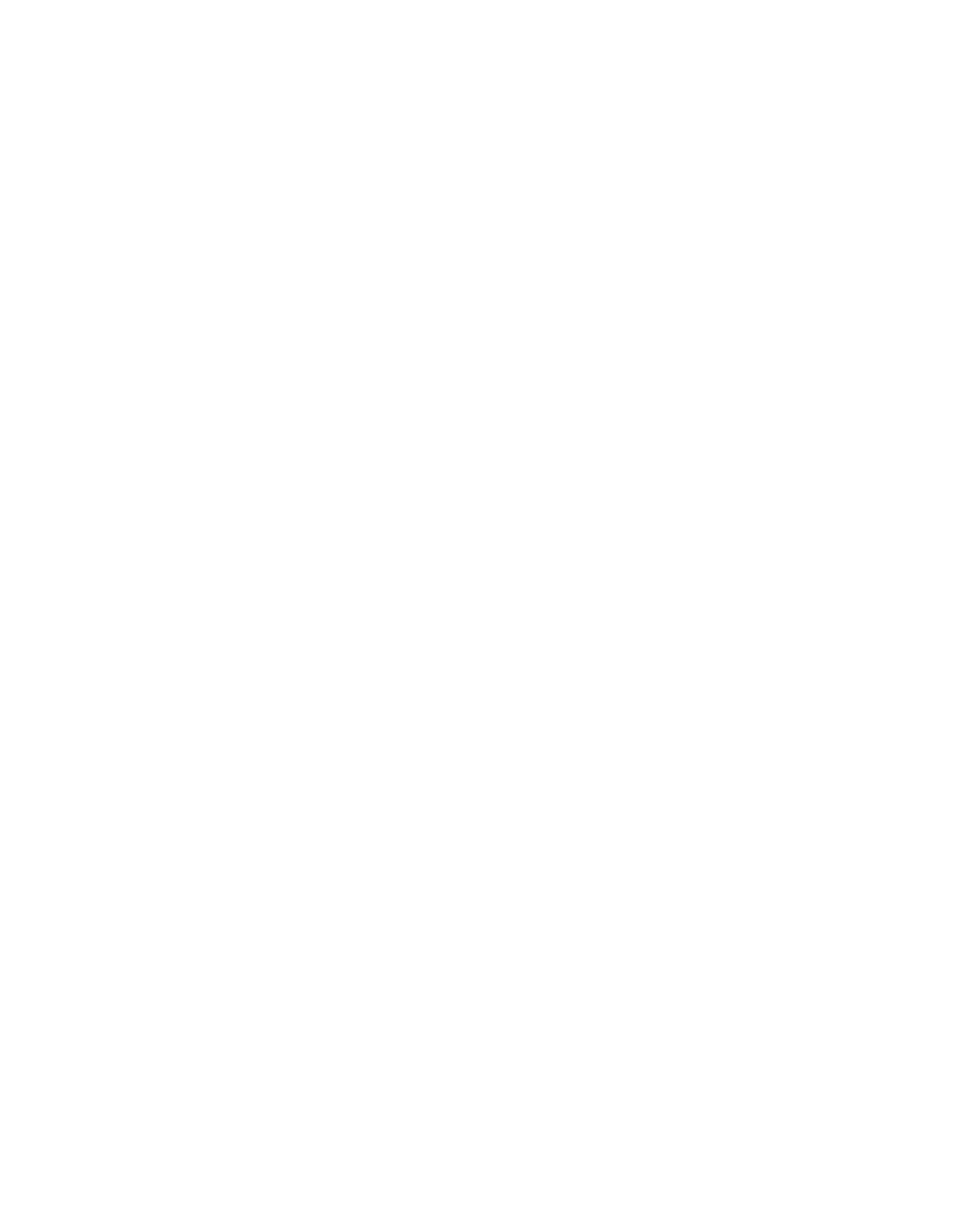# **TABLE OF CONTENTS**

| L.             |                                                            |                                                                 | 1              |
|----------------|------------------------------------------------------------|-----------------------------------------------------------------|----------------|
| 2 <sub>1</sub> |                                                            |                                                                 | $\overline{2}$ |
| 3.             |                                                            |                                                                 | 3              |
|                |                                                            |                                                                 | 5              |
|                |                                                            |                                                                 | 7              |
|                |                                                            |                                                                 | 9              |
| 1.             |                                                            |                                                                 | 9              |
| 2.             |                                                            |                                                                 | 10             |
| 3.             |                                                            |                                                                 | 13             |
| 4.             | 14                                                         |                                                                 |                |
| 5.             | 15                                                         |                                                                 |                |
| 6.             | 19                                                         |                                                                 |                |
| 7 <sub>1</sub> | 19                                                         |                                                                 |                |
| 8.             | ADVISORY COMMITTEE FOR THE FLEXIBLE CALENDAR PROGRAM<br>20 |                                                                 |                |
| 9.             |                                                            |                                                                 | 21             |
|                |                                                            |                                                                 | 22             |
|                |                                                            | 11. CHANCELLOR'S REQUIREMENTS FOR ESTABLISHING OR MAINTAINING A | 23             |
|                |                                                            |                                                                 |                |
|                |                                                            |                                                                 | 27             |
|                | <b>APPENDICES</b>                                          |                                                                 |                |
|                | <b>APPENDIX A</b>                                          | CALIFORNIA EDUCATION CODE, FLEXIBLE CALENDAR PROGRAM            | 29             |
|                | <b>APPENDIX B</b>                                          | CALIFORNIA EDUCATION CODE, STAFF DEVELOPMENT FUNDING            | 31             |
|                | <b>APPENDIX C</b>                                          |                                                                 | 33             |
|                | <b>APPENDIX D</b>                                          | CHANCELLOR'S OFFICE FLEXIBLE CALENDAR PROGRAM CERTIFICATION     | 39             |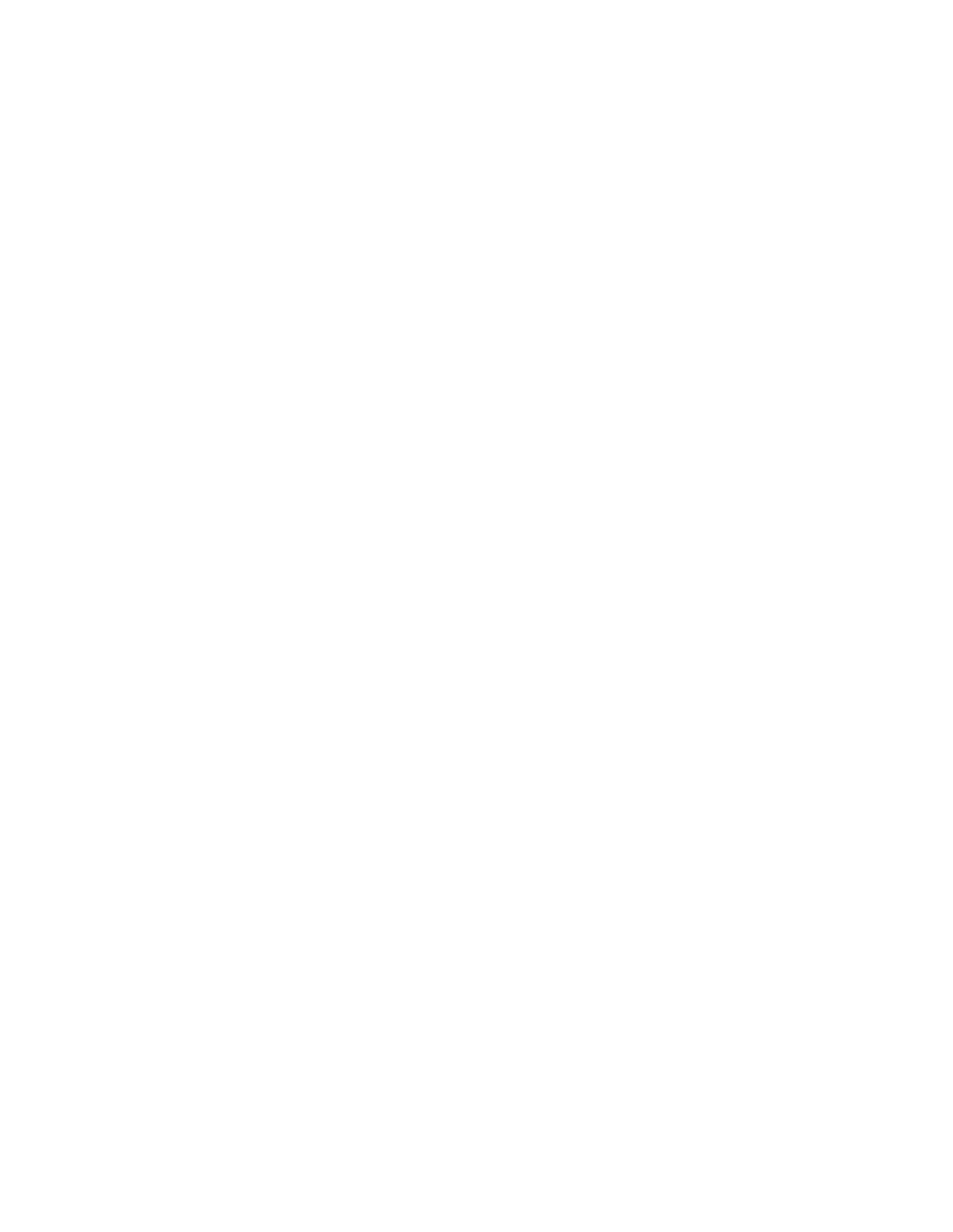## **BACKGROUND**

## **1. BRIEF HISTORY OF THE FLEXIBLE CALENDAR PROGRAM**

The faculty development movement at the community college comes with the rapid expansion period during the 1960s and early 1970s. Due to the large influx of faculty new to teaching, development programs expanded. Numerous activities were developed to address the professional, personal, and organizational needs of these new community college instructors. The need for a comprehensive faculty development program meant, also, that instructors needed time for participation in those activities. During this time there was also concern with the traditional semester calendar. In California, the 175-day community college instructional calendar is 15 days longer than in many other states. The fall semester traditionally started after Labor Day in September and finished in late January. The spring semester started in February and ended in mid-June. The instructional value of having a holiday break in December before the completion of the fall semester in January was questioned. Also, the short break between the fall semester and start of spring semester was not sufficient to allow faculty time to prepare for spring courses and for student services personnel to counsel students, process grades, and complete other tasks.

In 1972, Cabrillo College initiated a new calendar configuration called the "4-1-4." The "4-1-4" provided for a fall semester of 75 days ending before the December holidays, 20 days of intersession in January, and 80 days for the spring. This innovative configuration still met the 175-day requirement. During the intersession, three-fourths of the faculty taught short-term, special-interest courses. The remaining faculty were obligated to work on instructional improvement. Faculty rotated their instructional assignments for the intersession so that all members would eventually engage in instructional improvement.

The flexible calendar program was initiated by six California community colleges in 1976 as a pilot project authorized by Assembly Bill 2232 (1975). The six pilot colleges were Cabrillo, Grossmont, Cosumnes, Saddleback, San Jose City, and Evergreen Valley. These six pilot colleges were allowed to reduce the number of required instructional days from 175 to a minimum of 160. The bill provisions allowed the colleges the opportunity to replace up to 15 days of regular instruction with alternative activities such as course and program development and revision, staff development activities, development of new instructional materials, and other instruction-related activities.

Implementation of the flexible calendar program at the pilot colleges involved reforming the instructional calendar to accommodate instruction free days for faculty development activities. The use of flexible calendar days was accomplished through a shifting of the traditional calendar. With the success of the pilot programs, legislation (Assembly Bill 1149) was drafted in 1981 that allowed all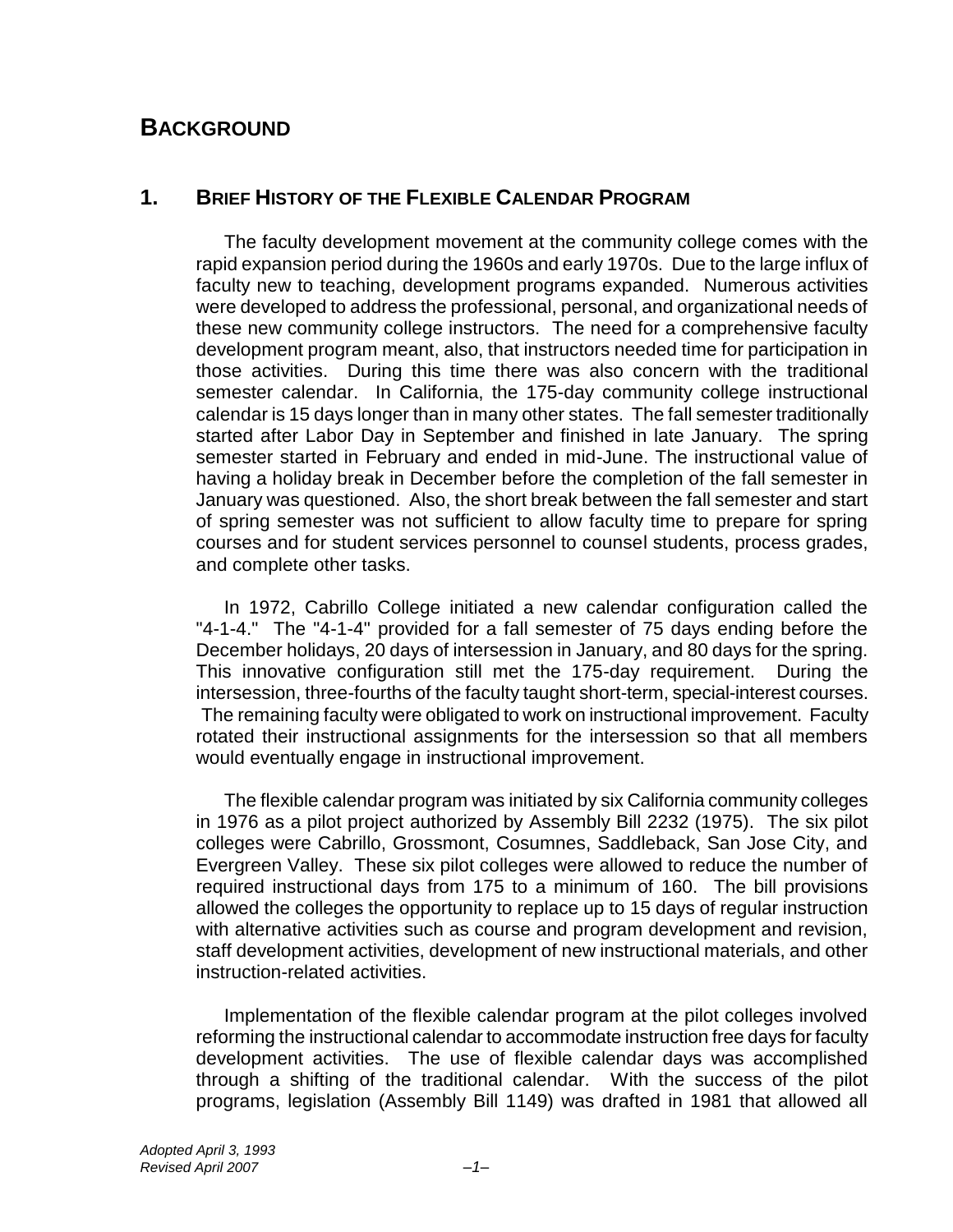colleges the option of adopting a flexible calendar program.

## **APRIL 2007 REVISION OVERVIEW**

Chancellor's Office staff reviewed the document to ensure that the information and regulatory references contained therein were still current. The following changes have been incorporated into this version of the document to reflect changes that have occurred in the 14 years since the original document was adopted and published:

- Regulatory citations have been updated to reflect the inclusion of Section 55729 that was codified on May 15, 1993, to replace Section 55188 that was repealed on the same date.
- All references to "Average Daily Attention (ADA)" have been deleted.
- Appendix D has been included to provide examples of the certification documents issued annually by the Chancellor's Office.

## **2. LEGISLATION REGARDING THE FLEXIBLE CALENDAR PROGRAM**

### **ASSEMBLY BILL 2232 (1975)**

Initial legislation authorizing a flexible calendar pilot program.

## **ASSEMBLY BILL 1149 (1981)**

Provided the flexible calendar option at all colleges beginning with the 1982-83 academic year.

## **ASSEMBLY BILL 1656 (1983)**

Provided a no-loss/no-gain in funding and a conversion of days to hours. This bill also allowed flexible calendar activities to be performed any time during the fiscal year and added matriculation as an approved flexible calendar activity.

### **ASSEMBLY BILL 836 (1985)**

Provided technical change to the formula to adjust ADA as a way to further assure a no-loss in funding.

## **ASSEMBLY BILL 1725 (1988)**

Created the community colleges faculty and staff development fund.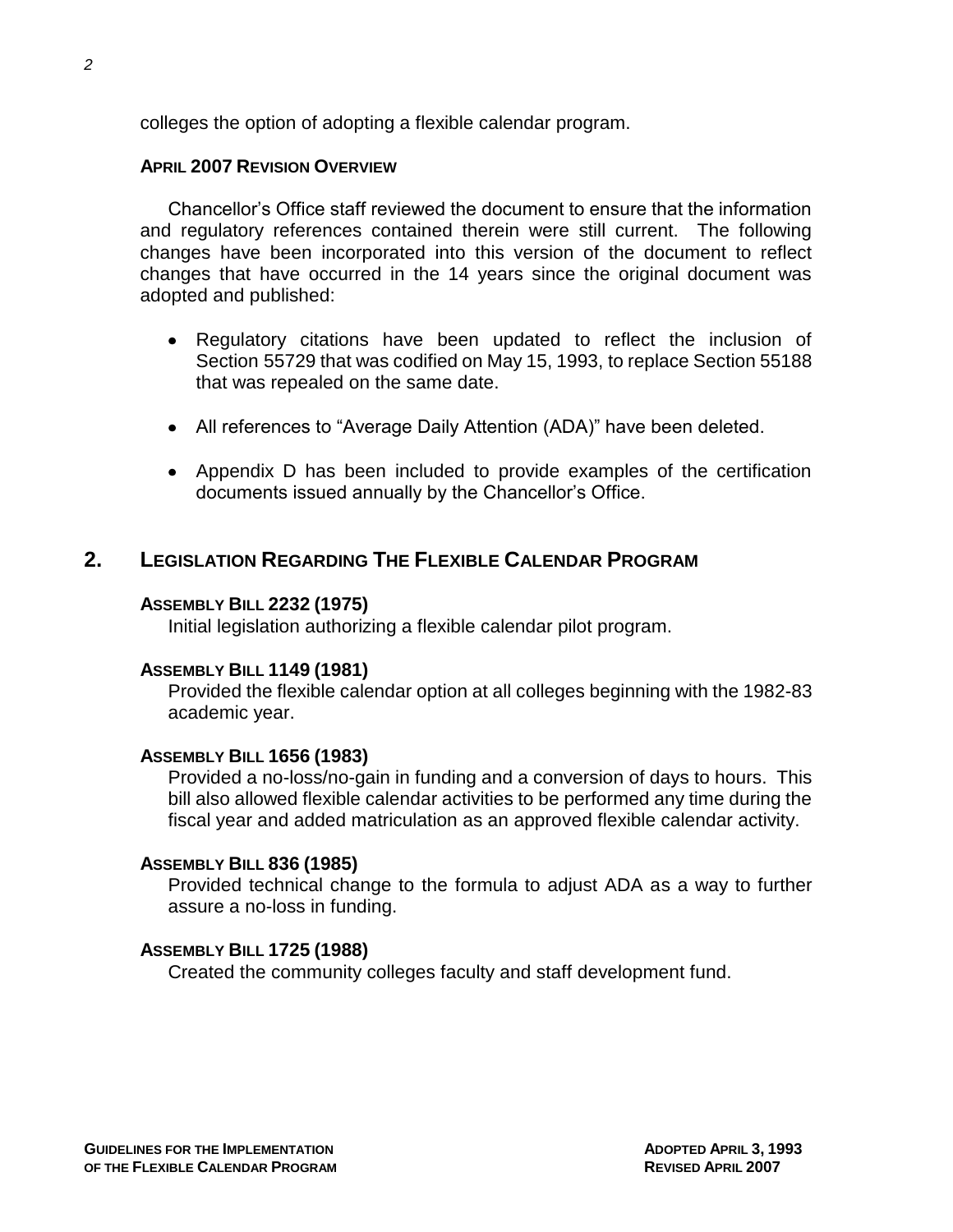## **3. SUMMARY OF CURRENT PRACTICES**

According to data (2004-05) from the Chancellor's Office, there are 103 colleges utilizing flexible calendar programs ranging from one to fifteen flexible calendar days. Currently, the statewide average number of flexible calendar days is six.

Many colleges have moved away from the single month, mandatory flex activity requirement. These colleges now have systems in place to accommodate the development needs of faculty on an individual basis and at various times of the academic year.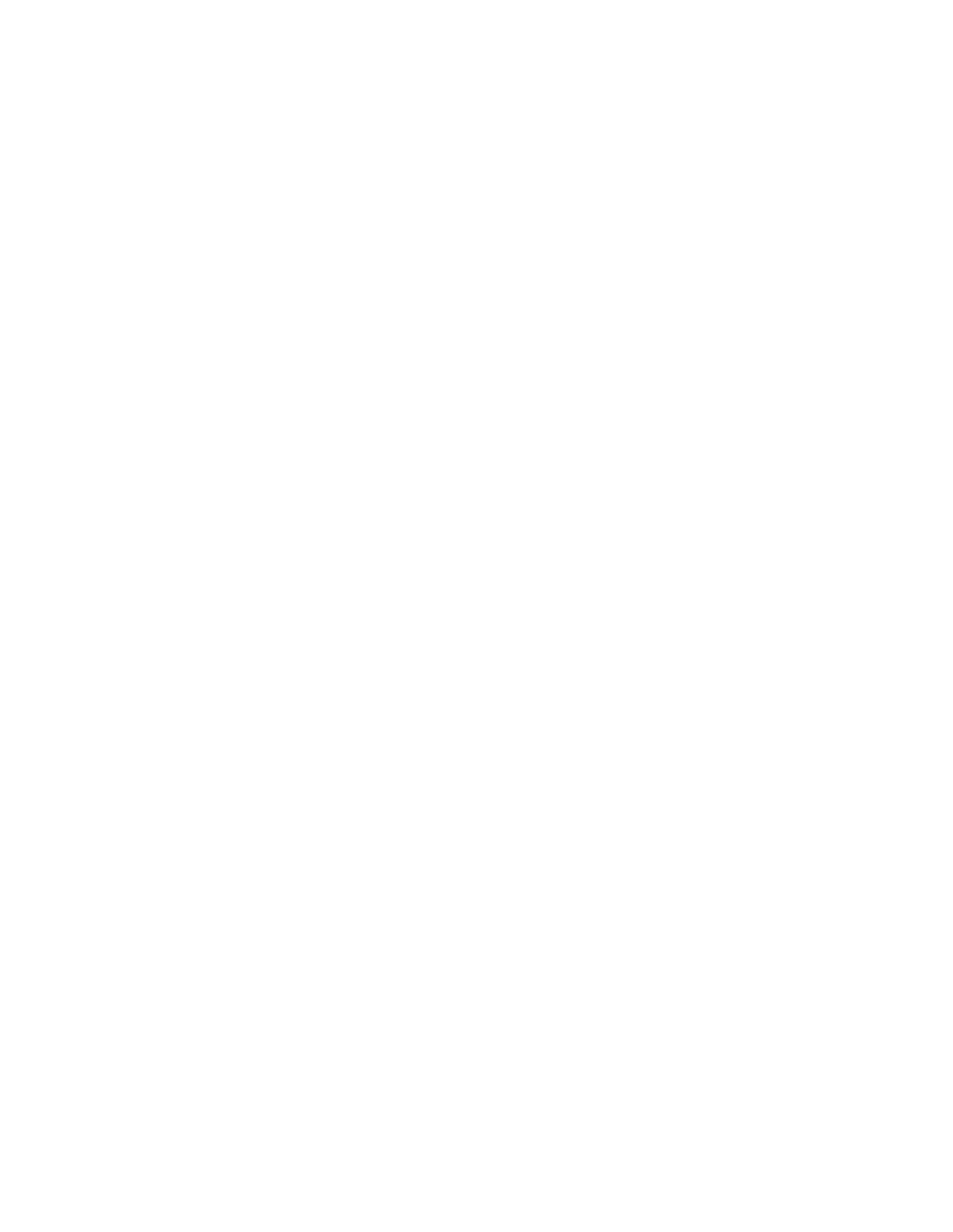# **STATEWIDE POLICY ISSUES AND CONCERNS**

Development of this guide was prompted by issues and concerns about the flexible calendar program. An initial list of issues was produced by individuals involved in the Academic Senate workshops on the flexible calendar program during the fall 1991 and spring 1992 sessions. Additional items were generated from the October and December 1992 hearings held until the regional participants of the northern and southern California Community College Council for Staff Development (4C/SD). The following is a condensed list of the issues.

- Allowable Activities During Flexible Calendar Time
- Carry-Over of Hours from Year-to-Year
- Equation of Flexible Calendar Hours to Days
- Evaluation of the Flexible Calendar Program
- Flexible Calendar Program Coordination Person Responsible Duties and Term of Office Reporting Relationships
- Flexible Calendar Program Participants
- Individual Faculty Contracts Hourly Flex Credit — Individuals and Presenters Approval of Contracts
- Legislation Compliance
- Mandatory *vs.* Voluntary Participation in Campus-wide Programs
- Relationship Between Staff Development and the Flexible Calendar Program
- Scheduling of Flexible Calendar Days Number of Days Initially Requested Scheduling of Days/Hours during a Year
- Terminology Consistency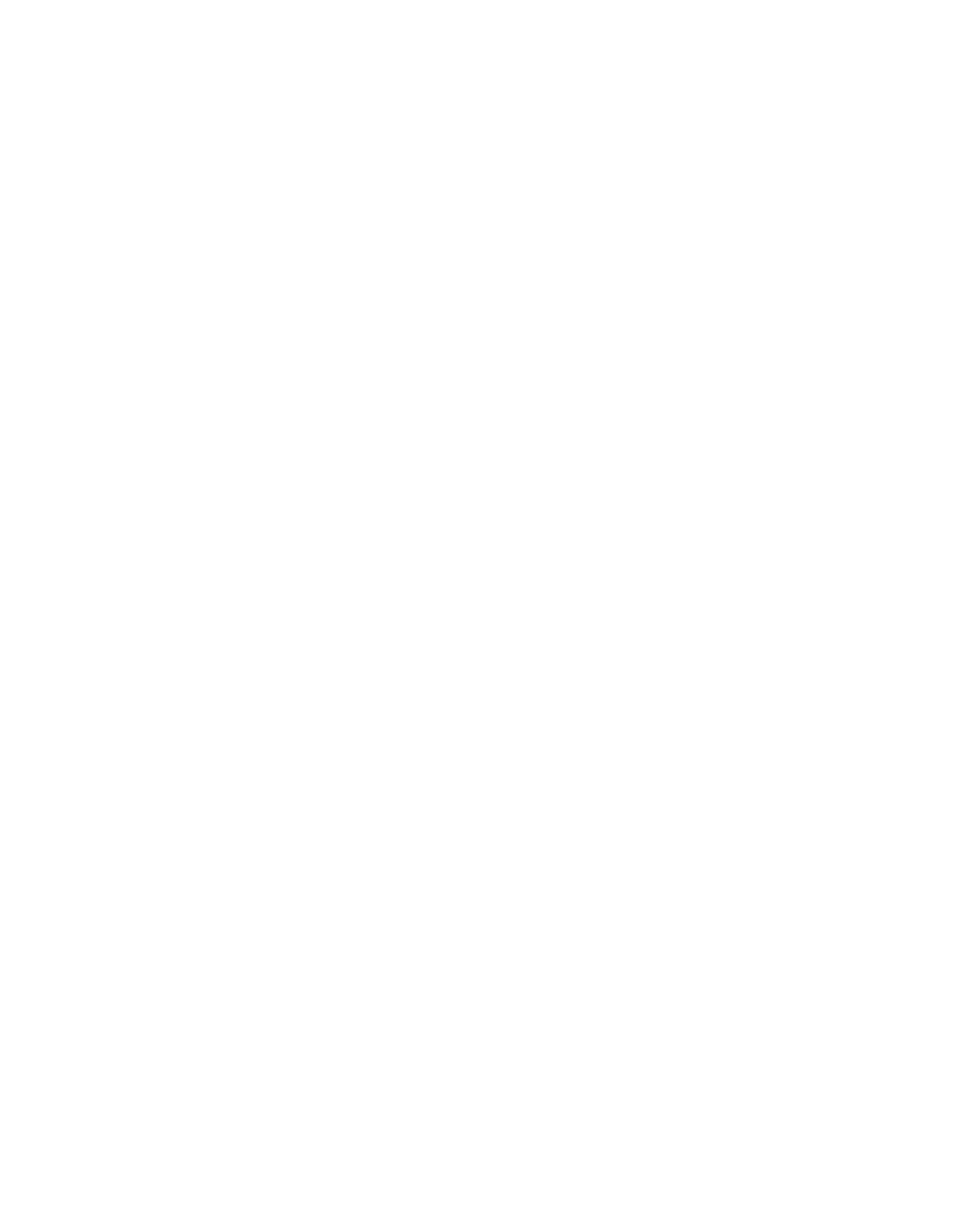## **DEVELOPMENT OF THE GUIDELINES**

The guidelines for the flexible calendar program were developed by a subcommittee of the Academic Senate for California Community Colleges Faculty Development Committee. The guidelines were written and revised over a period of one and a half years starting in 1991. Initial interest in developing the guidelines came about because of concerns raised by individuals in the field regarding administration of the flexible calendar at their respective colleges. These concerns were also expressed during workshop sessions on faculty development and the flexible calendar, offered during the Academic Senate for California Community Colleges spring and fall sessions, and at regional meetings with the California Community College Council for Staff Development (4C/SD).

Discussion regarding the flexible calendar ensued during meetings of the Academic Senate Faculty Development Committee. As a result of the discussions, a subcommittee was established to research and gather further information about the flexible calendar program. The subcommittee found that there were many inconsistencies in the administration of flexible calendar programs, and there were also misunderstandings as to the program's purpose and intent. The subcommittee believed that guideline development would be a method of clarifying legislative intent and facilitating successful development and maintenance of a flexible calendar program.

Following is a list of standards the subcommittee used for development of the flexible calendar guidelines. The guidelines should:

- conform to the flexible calendar legislative purpose and intent
- correlate with the literature on successful staff development programs
- provide faculty with choices in determining their development needs
- allow for faculty governance of the college program
- allow for individual college mechanisms of governance
- move toward positive clarification of program intent and purpose

Once the subcommittee developed an initial set of guidelines, special hearings were held to gather information and reaction to the items. In October 1992, a meeting was held in Oakland at the Peralta Community College District Office. Information about the hearing was made via the staff development officers and faculty senate presidents at each college in the northern region of the state. In December 1992, a similar hearing was held at Orange Coast College for the southern region.

Participants in both meetings were asked to view the twelve recommendations and provide feedback in two ways. One method of soliciting responses was through a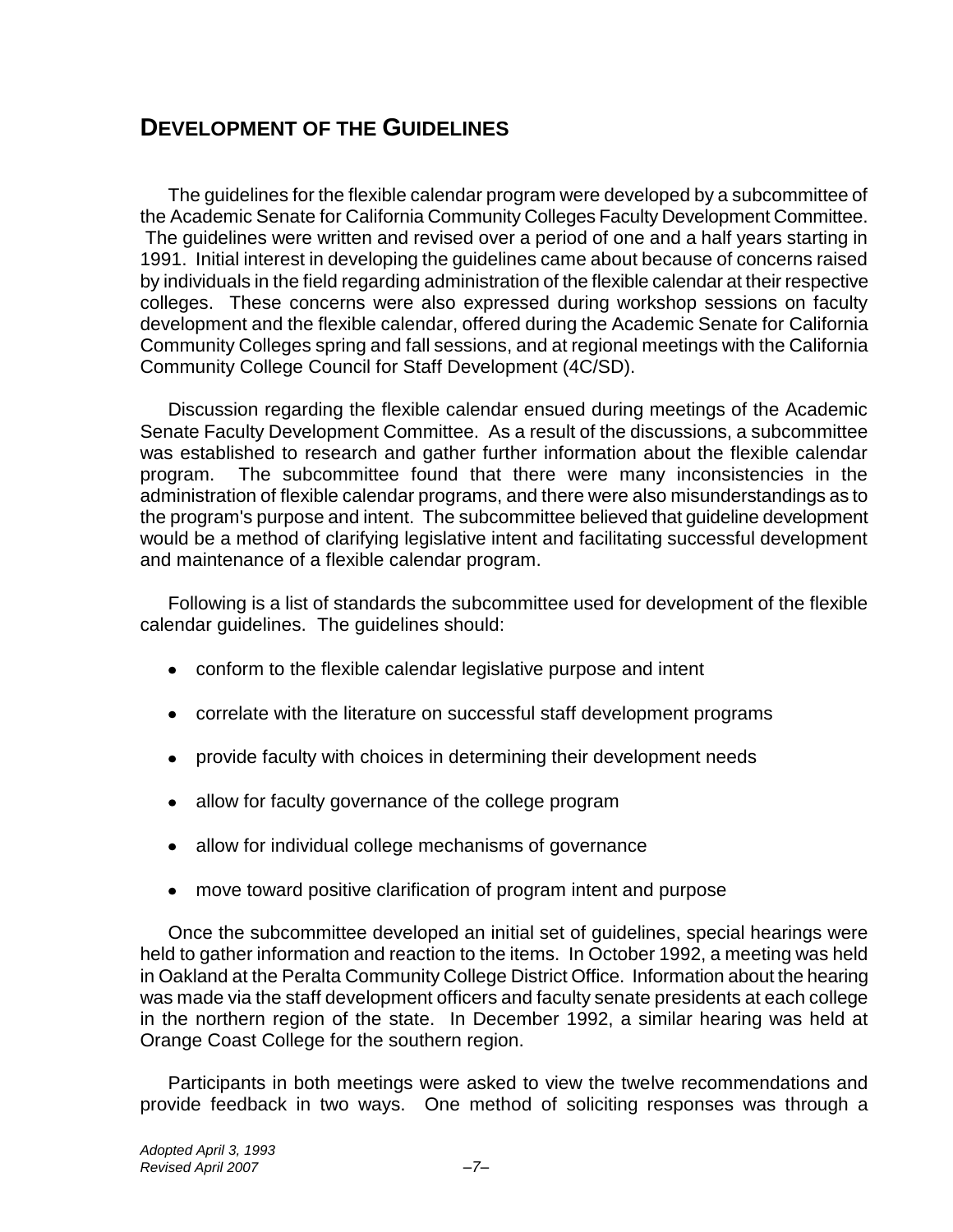participant "reaction form" which asked for a rating from 1 to 5 of each item in three different ways. The first asked if the language was or was not clear, the second asked if the guideline would or would not support the current operation of flex at their college; and the third asked if the guideline represented a positive or non-positive move toward clarification of the policy. The second method of response was through open discussion of each item. Group recorders noted concerns and suggestions for each guideline. The data from the surveys and open discussion were examined and discussed by the Faculty Development Committee. Subsequently, final guidelines were generated.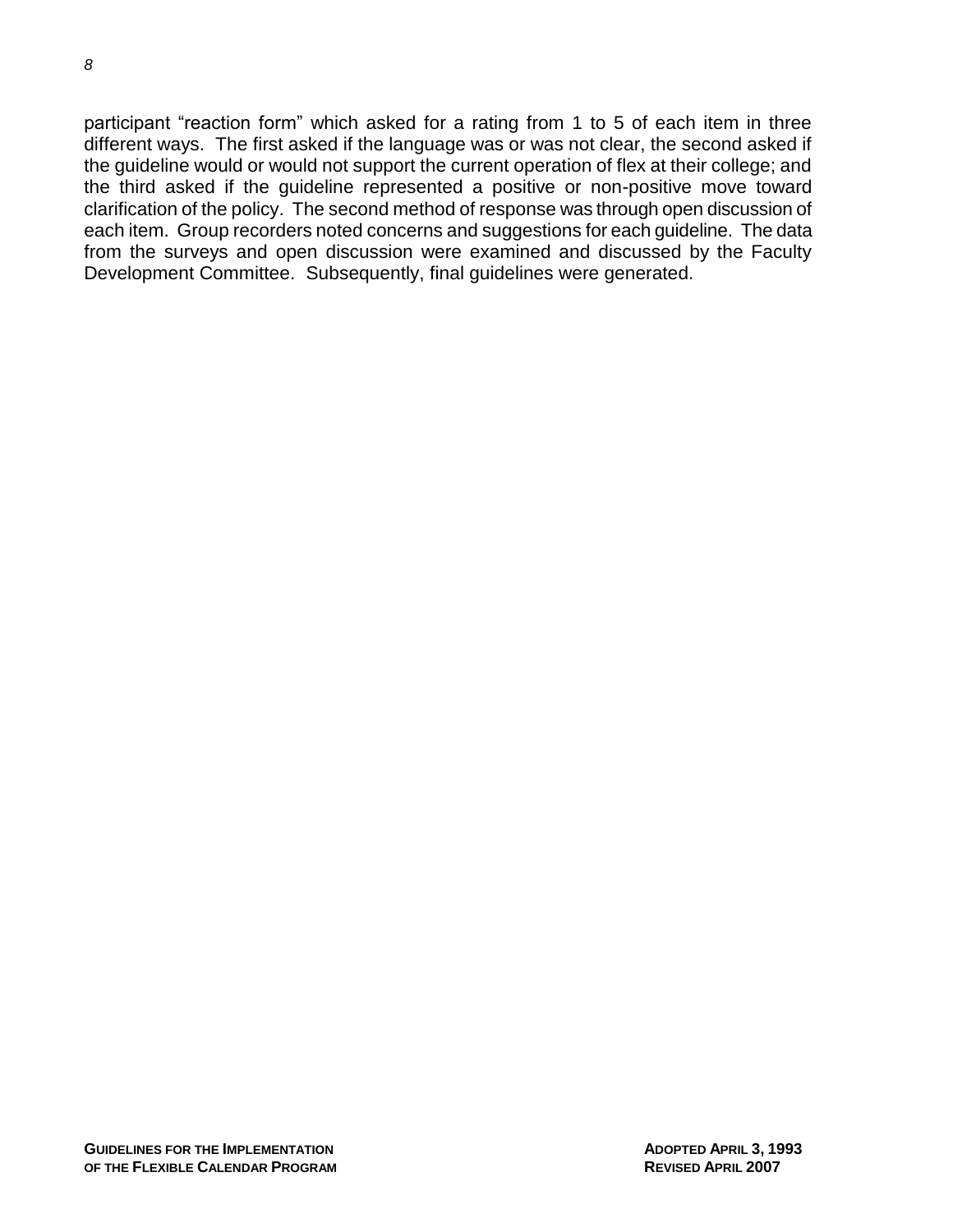## **GUIDELINES FOR THE FLEXIBLE CALENDAR PROGRAM**

## **1. PARAMETERS OF THE FLEXIBLE CALENDAR PROGRAM**

## **A. PURPOSE**

The purpose of the flexible calendar program is to provide time for faculty to participate in development activities that are related to "staff, student, and instructional improvement" (title 5, section 55720)*.* The flexible calendar program is a component of the staff development program and the major vehicle for faculty participation in development activities.

The flexible calendar program allows faculty (full-time, part-time, instructional and non-instructional) the time to work individually or with groups to achieve improvement in three distinct areas,

- Staff improvement
- Student improvement
- Instructional improvement

In addition to providing time to conduct these activities, the flexible calendar program also allows institutions some flexibility in scheduling configurations (e.g., offering an intersession with two 16-week semesters) (title 5, section 55722)*.* 

## **B. PARTICIPANTS**

Flexible calendar program participants are primarily faculty. However, other college personnel should be involved in flexible calendar development activities. The decision of who participates in the flexible calendar program is determined by the district/college shared governance process (title 5, section 55724 (5)).

## *RATIONALE*

*In a traditional 18-week semester, faculty do not have time to devote to improvement activities. Once the semester begins, with complex class schedules, finding concurrent times for faculty to meet as groups on large scale topics becomes impossible. The flexible calendar allows institutions to develop ways to address the need for getting faculty together to deal with major issues. This also recognizes the professional nature of instruction by giving individual faculty members time to focus on the three areas in addition to providing day*-*today classroom instruction.*

*Since the flexible calendar program removes time from the instructional program, it is a reasonable expectation that use of this time should foster instructional improvement. However, the law provides for staff improvement and*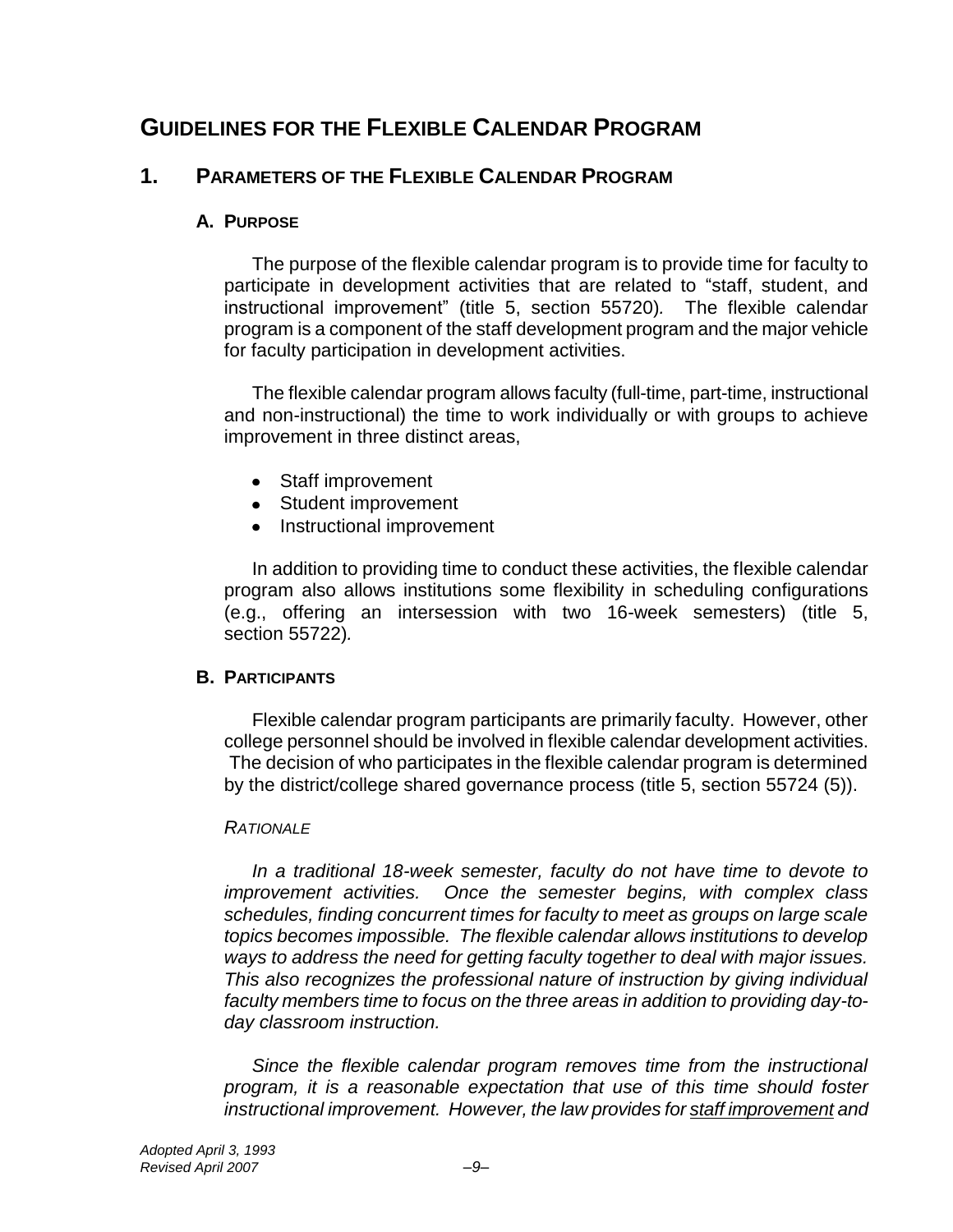*student improvement as part of instructional improvement. Personal development activities are a part of faculty/staff improvement as long as they can be connected to the improvement of performance in the workplace. These personal development activities should be reviewed and evaluated as part of a well-planned staff development and flexible calendar program in accordance with the mission and objectives of the institution.*

*Staff development can be viewed ―. . . in two different but complementary ways. First, it can be seen as (and is) a powerful strategy for implementing specific improvements. Second, for long-term effectiveness it must be seen as part and parcel of the development of [colleges] as collaborative workplaces. Staff development, then, is both a strategy for specific, instructional change, and a strategy for basic organizational change in the way [faculty and staff work and learn together.‖ (Fullan, Michael G. with Suzanne Stiegelbauer. 1991. The New Meaning of Educational Change. New York: Teachers College Press, Columbia University, p.319)*

*In addition to the instructional improvement aspects of the flexible calendar, a variety of course scheduling configurations are allowed. This flexibility in scheduling is intended to meet the needs of diverse student populations.*

*All college employees are important partners in the educational experiences of the student and the implementation of a well functioning academic program.*

## **2. DETERMINING FLEXIBLE CALENDAR ACCOUNTABLE HOURS**

Title 5, section 55720(b) states that "district with an approved flexible calendar may designate as flexible time for an employee not more than 8.57 percent of that employee's contracted obligation for hours of classroom instruction which are eligible for state apportionments in that academic year, exclusive of any intersession." Title 5, section 55726(a) further states that, "For each instructor specified by the district to participate in staff, student, and instructional improvement activities in lieu of classroom instruction the district shall ente4r into an agreement with such employee specifying the particular activities during the designated days which the instructor will perform in lieu of classroom instruction."

The term "day" mentioned in the preceding paragraph means the number of hours for which an individual instructor is accountable in any one academic work day.

## **A. FULL-TIME FACULTY**

The specific number of hours that equals one academic work day should be determined through the local collective bargaining and shared governance processes. Current practice reflects an average of six hours to one academic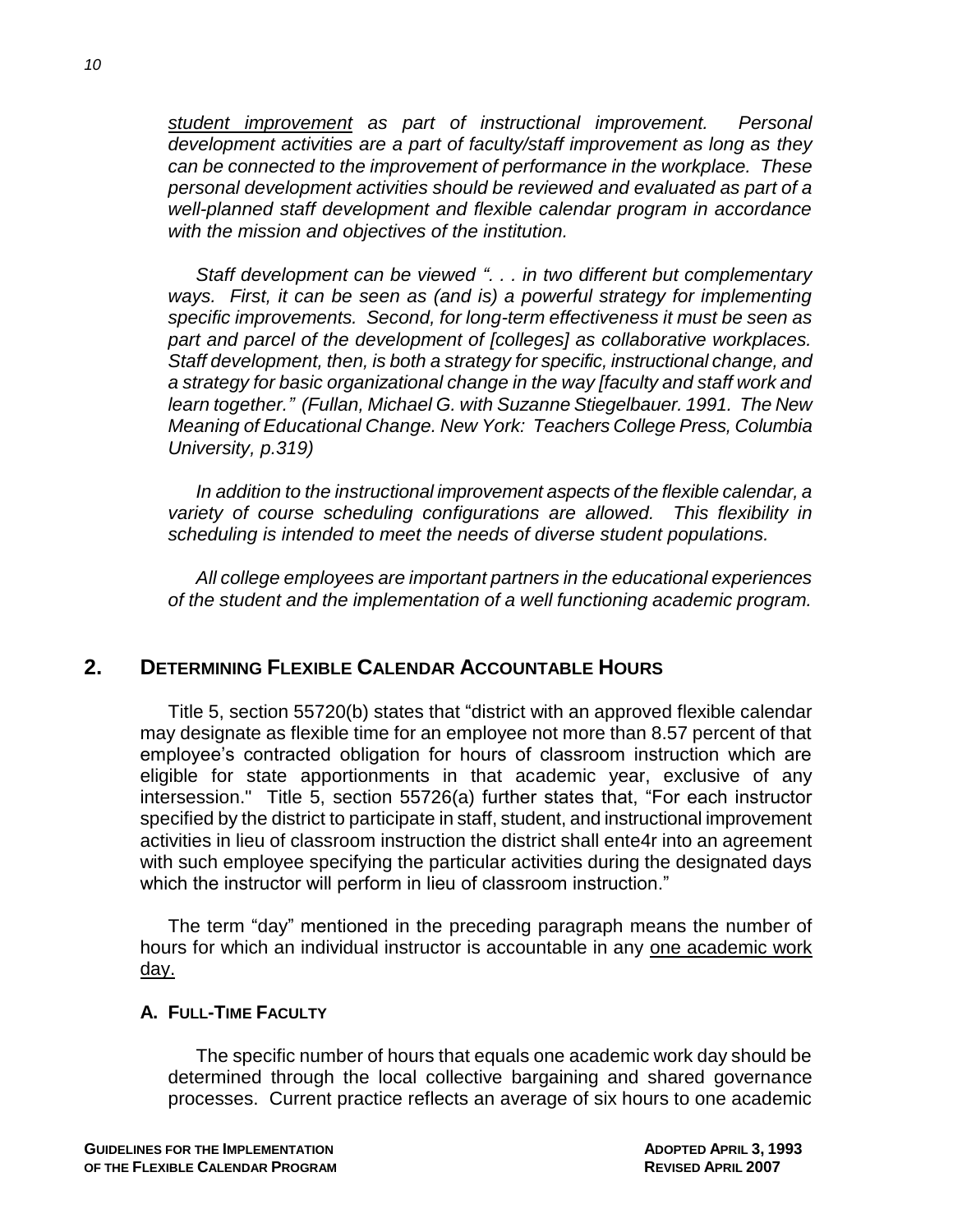work day.

*EXAMPLE*

If three flexible calendar days have been designated at a six hour equivalency, the faculty member's obligation would total eighteen hours.

3 academic days  $x 6$  hours = 18 academic work day hours

These eighteen hours could be divided into segments that fulfill the needs of the individual faculty member.

In determining an equivalency formula, the required hours in lieu of instructional activities should at least be equal to the sum of the classroom hours from which the instructor is released plus related out-of-classroom hours of responsibility that are not performed as a result of being released from classroom instruction (title 5, section 55728)*.* Flexible calendar hours may be conducted at any time during the fiscal year (title 5, section 55720 (a))*.* This requirement would prohibit flexible calendar hours to be carried over or "banked" by individual faculty from year-to-year.

## **B. PART-TIME (ADJUNCT) FACULTY**

Some part-time faculty and full-time faculty with overloads also enter into a short-term contract with the district for teaching specific full-term courses that have been reduced due to the flexible calendar.

It is important to distinguish between full-term courses and courses not subject to flex requirements. A full-term course is a course that begins within one week of the first day of instruction of each semester, as designated in the official academic calendar, and ends within one week of the scheduled last day of instruction of each semester. Thus, by definition, summer school, short-term, some positive attendance courses, or courses with mandated hours when the hours are not reduced because of the flexible calendar are not full-term courses. A course for which the total number of instructional hours remains the same regardless of the flexible schedule is not subject to the flexible calendar requirements. Instructors of these exempted courses should be encouraged to participate in flex activities but do not have to be remunerated for attending.

Each district is reimbursed through a formula for the full number of hours for a course (instruction and flex). Therefore, each district is obligated to pay part-time instructors affected by flex for flex hours. In order to determine which part-time faculty are affected by the flexible calendar, it is first necessary for each district to determine which days of the week have been designated as "in-lieu-of-instruction days." This is done to determine which full-term courses are being taught by part-time instructors and by full-time faculty members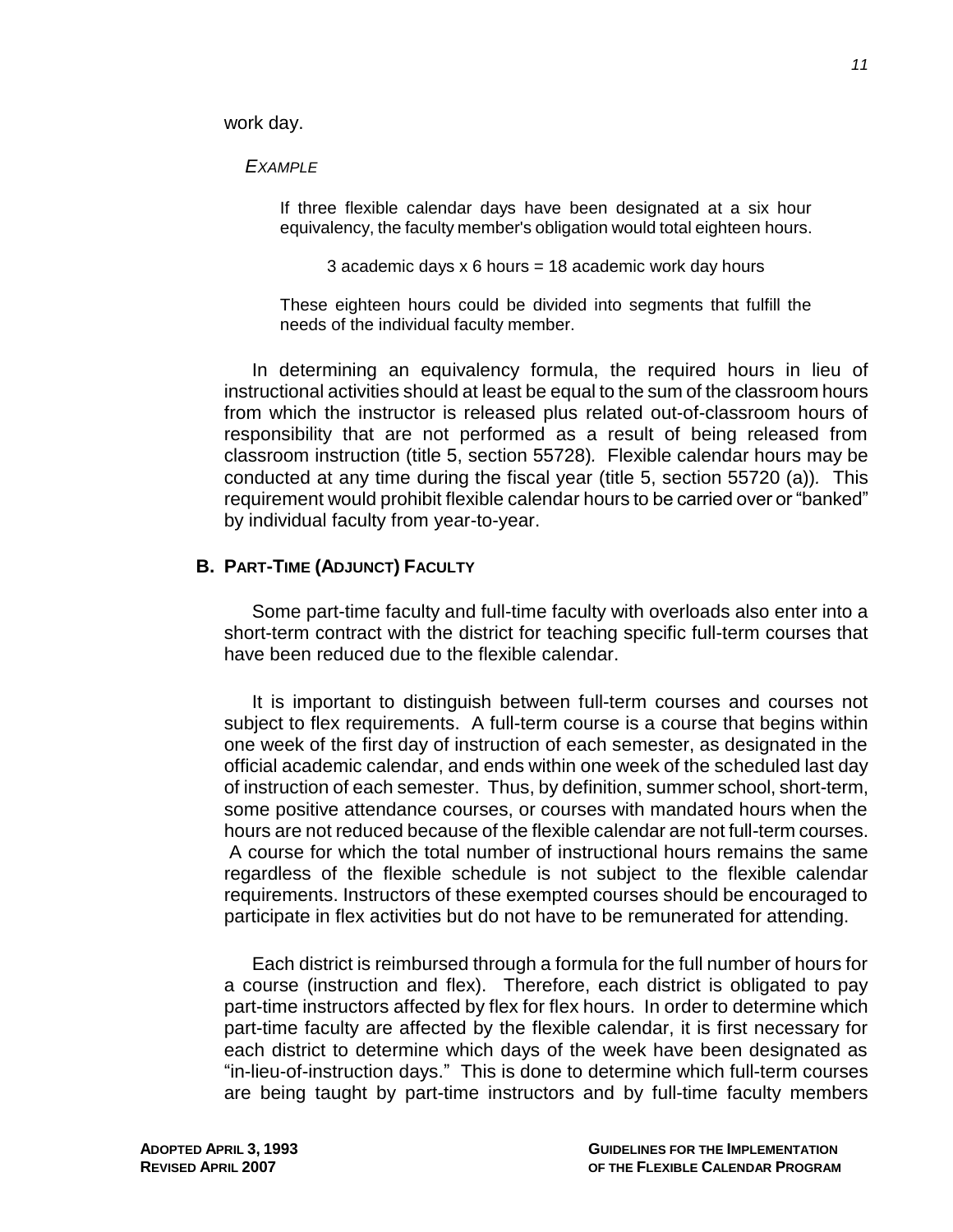teaching overloads have been shortened. This does not mean that all faculty have to perform activities on these specific days.

#### *EXAMPLE*

District A designates five days a year for flex Fall semester: Monday and Tuesday Spring semester: Wednesday, Thursday, Friday

Those full-term academic courses taught by part-time faculty and full-time faculty teaching overloads on Mondays and Tuesdays in the fall are the courses shortened by the college flexible calendar program. The flex obligation of those affected faculty would be equal to the number of hours that each teaches on those particular days.

#### *EXAMPLE*

#### *FALL SEMESTER*

Teacher X

Teaches 3 hours on Monday-flex obligation is 3 hours.

Teacher Y

Teaches 2 hours on Monday and 3 hours on Tuesday- flex obligation is 5 hours

Teacher Z

Teaches 3 hours on Wednesday and 6 hours on Friday- flex obligation is 0 hours

#### *SPRING SEMESTER*

Teacher X

Teaches 3 hours on Monday--flex obligation is 0 hours.

Teacher Z

Teaches 3 hours on Wednesday and 6 hours on Friday- flex obligation is 9 hours.

Teacher XX

Teaches 4 hours on Thursday--flex obligation is 4 hours.

#### *RATIONALE*

*There has been a great deal of confusion as to the definition of a day, resulting in inconsistent application from college to college. Normal business practice does not equate a day to a 24-hour working period Rather, a work day is a period of time for which an employee is accountable to the employer during*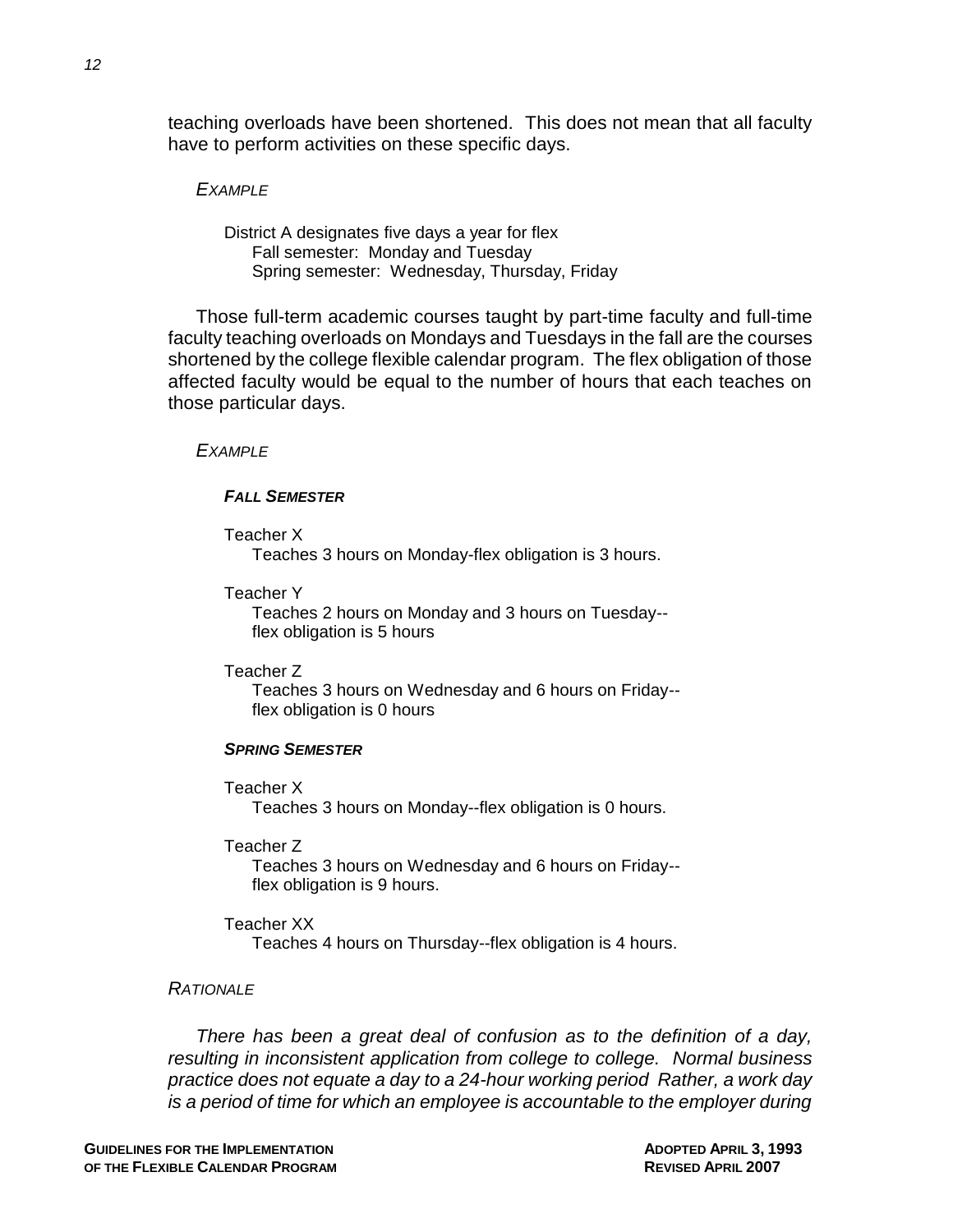*any given calendar day. Therefore, all references to a day should be related to what constitutes an academic work day for each individual instructor regardless of how many hours the college offers classes on any one day.*

*The actual number of classroom hours plus out-of-classroom hours of responsibilities for full-time faculty varies from instructor to instructor and from semester to semester. Therefore, there must be some method of accounting that allows for consistency and ease of administration based on the average amount of hours being released*

## **3. WHEN FLEXIBLE CALENDAR HOURS MAY BE PERFORMED**

Flexible calendar hours can be utilized by faculty for instructional improvement anytime during the fiscal year, July 1 through June 30 (title 5, section 55720 (a)).

Flexible calendar activities may range from individually planned activities to take place at any time outside the individual faculty member's accountable hours to district or campus-wide instruction- free days for the purpose of large-scale, inservice activities agreed upon by local shared governance processes.

### *EXAMPLE*

If a faculty member is not scheduled to teach or hold office hours on Thursday afternoons, he or she should be allowed to attend an activity, or work toward the completion of his or her individual calendar obligation during this time.

Ideally, flexible calendar programs should allow for freedom of choice by individual staff members. Activity days requiring attendance should only be done by agreement of all parties through a local shared governance process.

### *RATIONALE*

*The intent of the legislation is that the flexible calendar program be optimally flexible. This is accomplished by allowing campus participants to design a program that meets the individual needs of students, staff, and the institution. These needs are determined through an assessment process which is required by title 5, section 55730(a) and (b).*

*The scheduling of activities at any time during the fiscal year and any time outside the accountable hours also facilitates the intent of the law. Flexible scheduling enables faculty and staff to participate in workshops when the opportunity arises rather than on arbitrarily scheduled days. Flexible scheduling would facilitate faculty/staff participation in development activities during the summer or throughout the academic year. These activities could include research*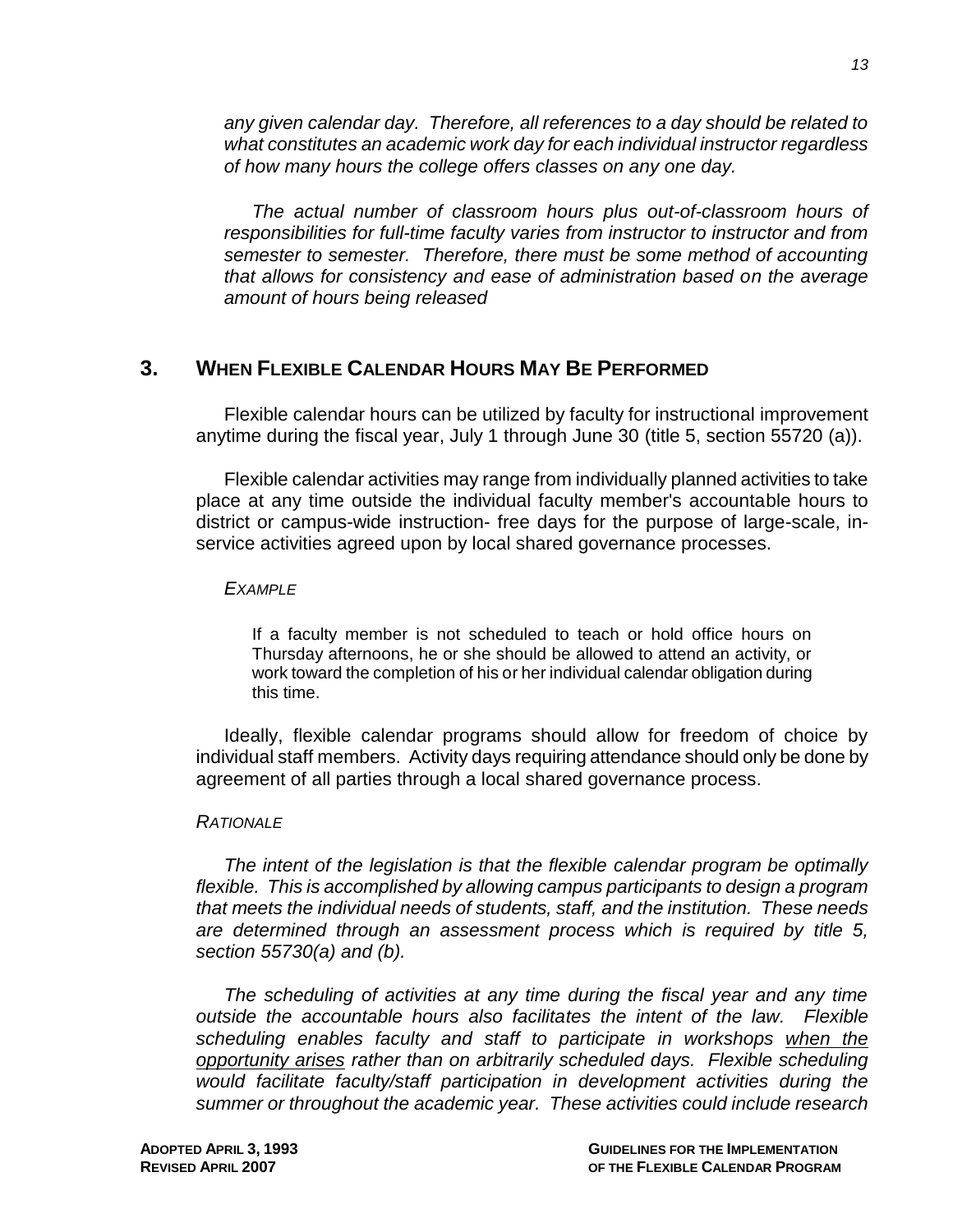*projects spanning an academic year, summer workshops, articulation programs with feeder schools, provision of special orientation sessions for students, or other professional and instructional improvement activities.*

*There can be two focuses to the flexible calendar—benefit of the individual staff member and/or for the institution as a whole. There should be adequate time to allow for any individual to perform activities which will best suit his or her needs However, time may be needed for interaction among staff for the purposes of communication or coordination of effort.*

*The validation and evaluation of change are more meaningful through the use of individual contracts with measurable objectives and a plan for change in classroom instruction. In addition, large-scale programs that attempt to target the improvement of faculty in one or two-day activity sessions are less meaningful to participants and are more difficult to validate.*

## **4. HOURLY CREDIT FOR ACTIVITY PARTICIPATION**

## **A. FACULTY WHO ARE LEARNERS**

Faculty should receive one hour credit for each hour of participation in an approved flexible calendar activity.

## **B. FACULTY WHO ARE PRESENTERS**

Faculty who present flexible calendar activities should receive additional hours to accommodate their preparation time. A presentation is one where the individual is involved in the planning and delivery of an activity meant to disseminate factual knowledge or to facilitate specific skill development and/or competencies. Delivery formats could include but are not limited to workshops, seminars, and panel presentations.

The specific amount of additional time allotted to presenters should be determined by the campus flex committee.

### *EXAMPLE*

Three hours of flex credit per one hour of an initial campus presentation. 3 credit x 2 hour presentation session  $= 6$  flex credit hours

#### Repeat Presentations-

Two hours of flex credit for every one hour of a campus presentation. 2 hours credit x 2 hour presentation session = 4 flex credit hours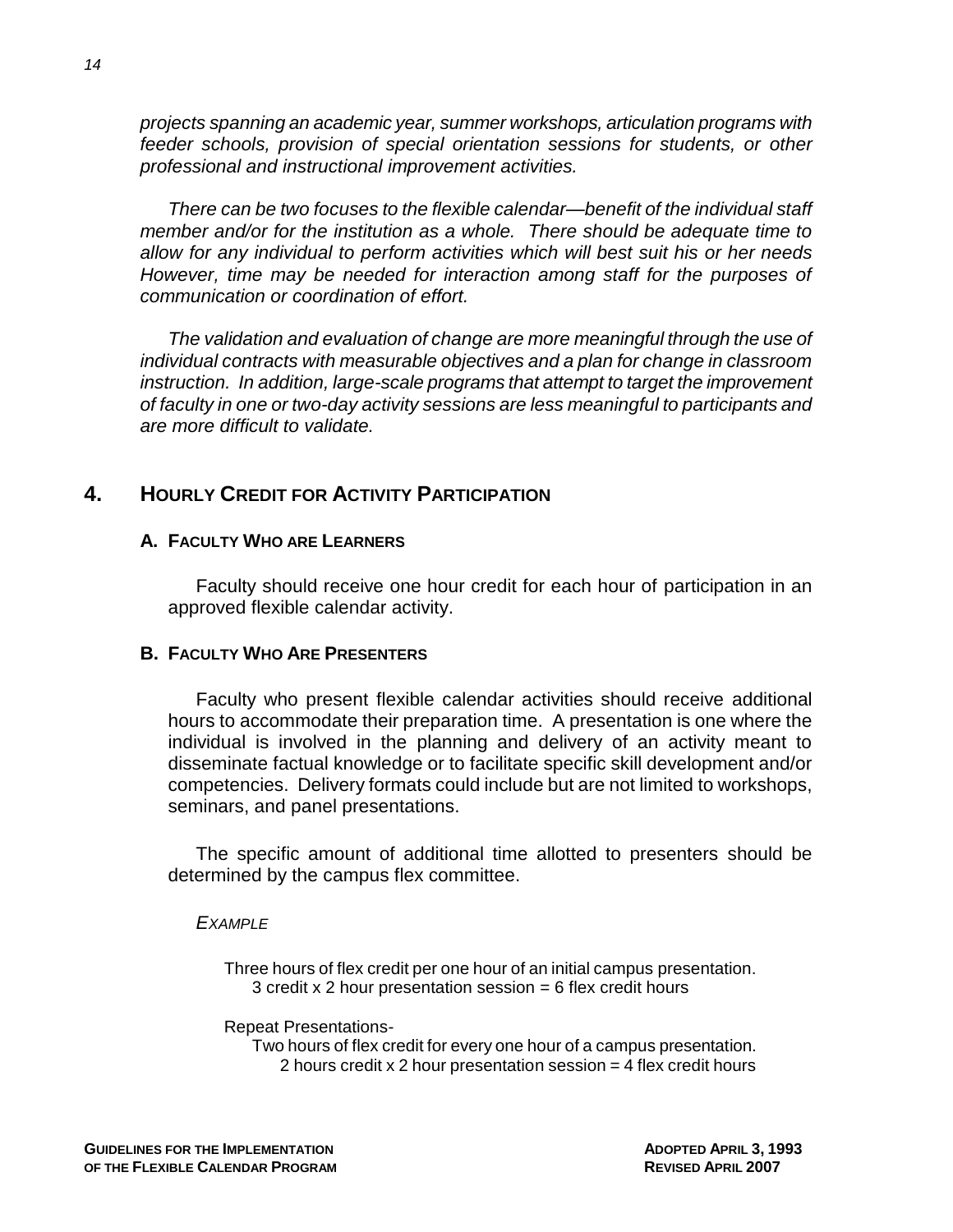*The intent is to create an accounting process to facilitate consistency in administration. The allocation of additional hours of credit for a presentation is meant to acknowledge the time those individuals provide in preparation. Also, the additional hours of credit may serve as an incentive for faculty to share their expertise with colleagues.*

## **5. FLEXIBLE CALENDAR PROGRAM ACTIVITIES**

## **A. ACTIVITY FORMATS**

*RATIONALE*

The time allowed for faculty to obtain flexible calendar credit is limited to those activities designed to improve a college's staff, student, and instructional program (title 5, section 55724 (a) (4)). Professional development activities intended for instructional improvement can be delivered in many formats including:

- a. in-service training
- b. workshops
- c. conferences
- d. seminars
- e. individual or small group planned projects
- f. institutionally planned activities

## **B. KINDS OF ACTIVITIES**

The following list of development and instructional improvement activities are intended as a guide and not intended to be limited to these activities. It should be noted that some activities can address more than one category.

## **1. STAFF IMPROVEMENT**

- Developing new programs (e.g., a workshop on designing curriculum/ programs)
- Faculty and counselor meetings to address areas of concern (e.g., academic advising, prerequisites, referring students for services)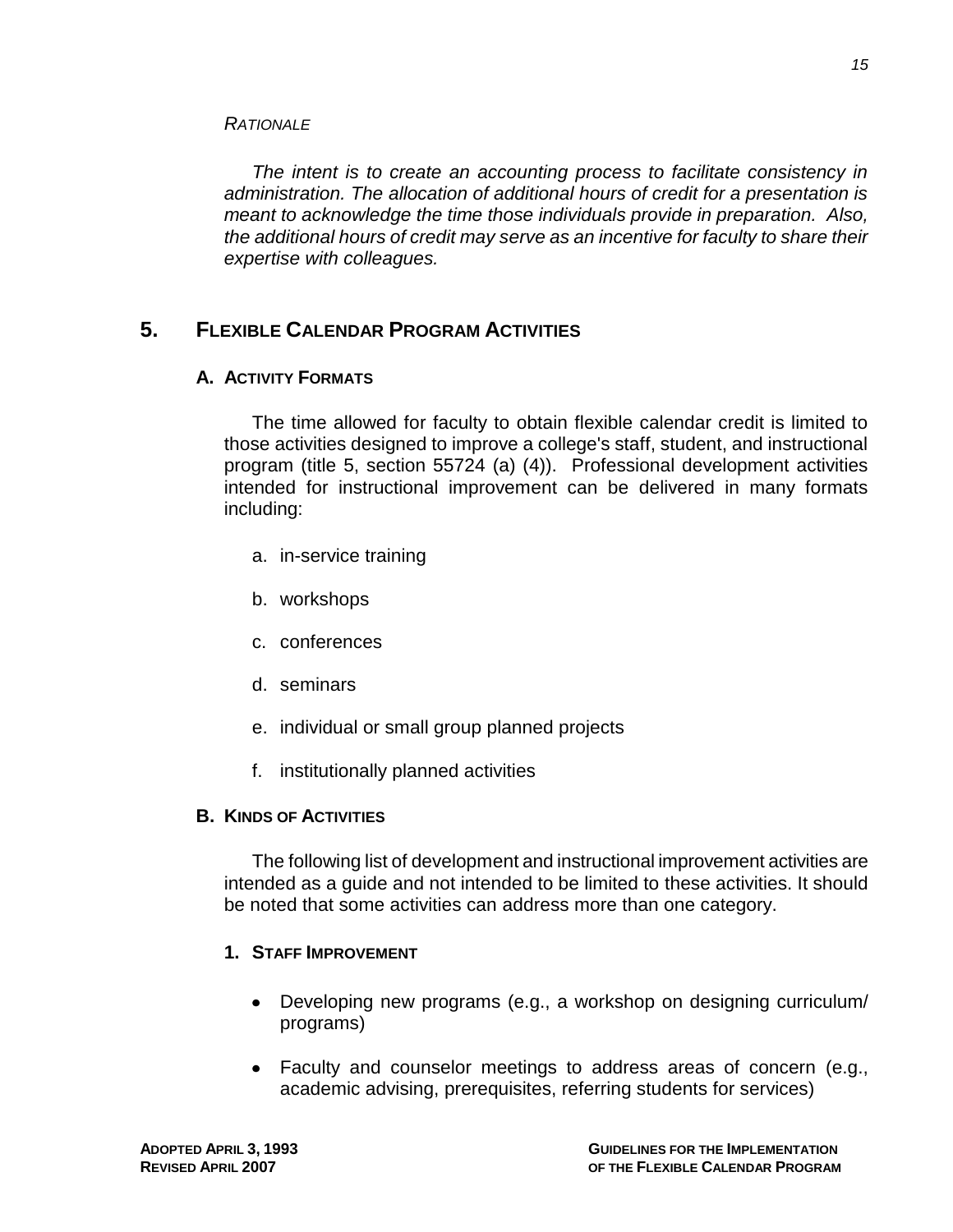- Faculty and staff (e.g., tutors, lab assistants) meetings to improve learning resource support services to students
- Workshops on how to mentor students or how to mentor faculty
- Orientation/education (e.g., new faculty; role of the academic senates; training students, staff, and faculty to serve on committees; changing role of technology in education)
- Student, faculty, and staff diversity (e.g., sexual harassment workshops, affirmative action conferences, cultural diversity seminars, multicultural activities)
- Meetings designed to improve a cohesive working relationship among  $\bullet$ members of the group (e.g., departments, divisions, committees, mixture of college constituencies)
- Workshops on how to write grants
- Workshops or individually designed activities to improve or enhance a person's skills or knowledge in his/her own discipline
- Wellness activities that assist individuals to be physically and mentally better able to perform their jobs (e.g., humor in the workplace, stress reduction, self-defense, nutrition, exercise, weight reduction)
- Learning a second language to better communicate with the diverse student population
- Disaster preparedness (e.g., district procedures, first aid, review of facilities to determine areas of need)
- Improving or learning how to deal with computers and technology

## **2. STUDENT IMPROVEMENT**

- Teaching a class in shortened format during a flex period
- Developing a new program to meet changing student needs
- Faculty and staff (e.g., tutors, lab assistants) meetings to improve services to students
- Review of learning resource materials to eliminate out-dated items and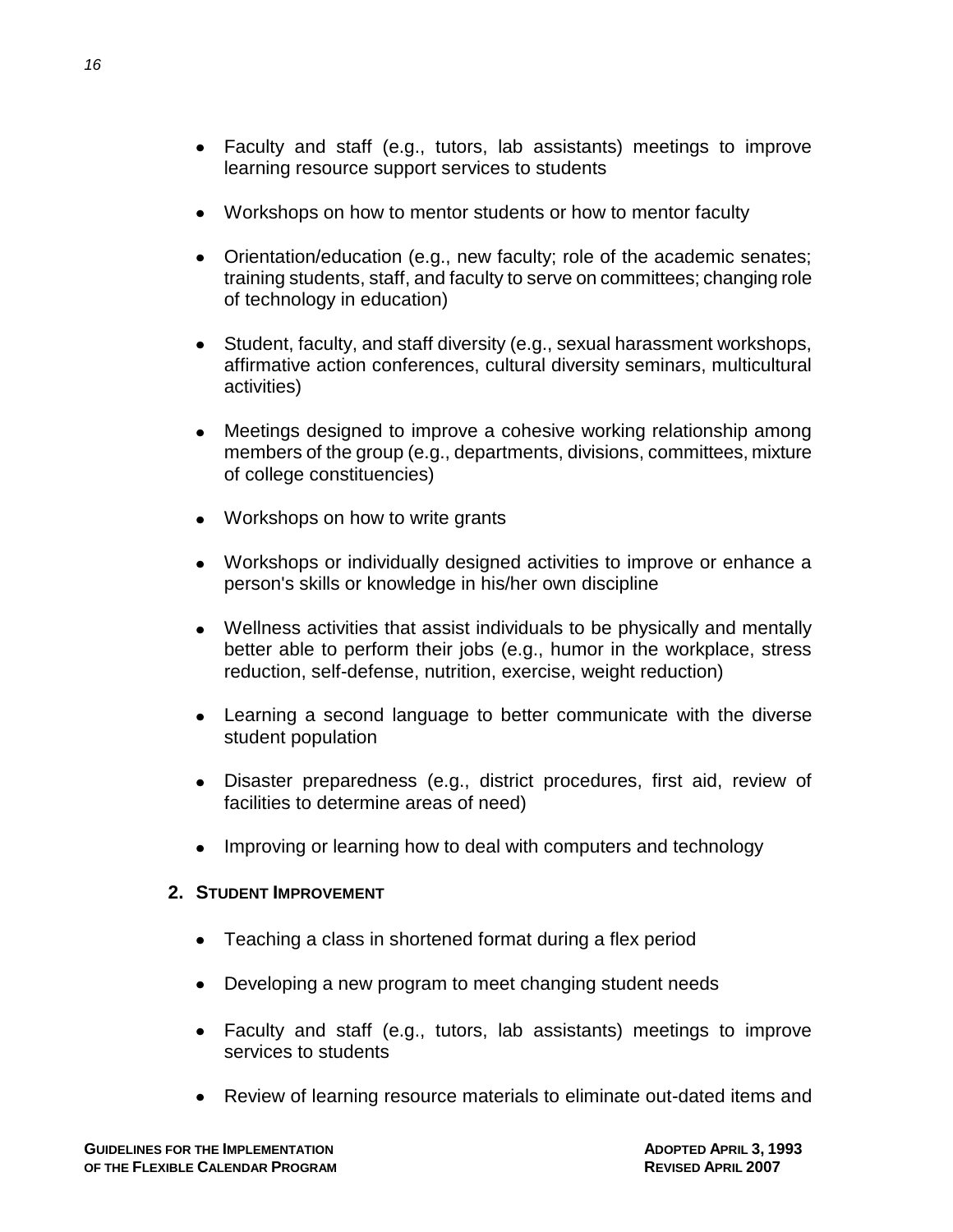make recommendations for additions

- Creating self-study modules and/or computer-assisted instruction
- Student advising (e.g., academic advising of students by faculty)
- Mentoring of students
- Faculty participation in student orientation programs
- Matriculation services (e.g., special orientation for ESL students, workshops in specific disciplines for students with undecided majors)
- Meetings (department/division/college-wide) specifically to discuss strategies for improving service to students
- Institutional research focused on meeting the needs of the students (e.g., job market surveys, transfer ratios, ethnicity data on students, gender equity, campus climate)
- Writing grants aimed to improve services to students
- Articulation to improve transfer processes
- Outreach for special projects (e.g., Math, Engineering, and Science Achievement [MESA] program)
- Conducting special workshops for students (e.g., understanding the college schedule, transfer requirements, setting academic goals)

## **3. INSTRUCTIONAL IMPROVEMENT**

- Attending workshops on teaching methods or techniques (e.g., classroom-based research training; Instructional Skills Workshops (ISW); local, regional, national Great Teachers Seminars)
- Development or revision of programs, course curriculum, learning resources and evaluation.
- Developing a new course
- Modifying an existing course to comply with changing institutional or  $\bullet$ discipline requirements (e.g., changing theories in a discipline, articulation with transfer institutions, critical thinking, multiculturalism, writing across the curriculum)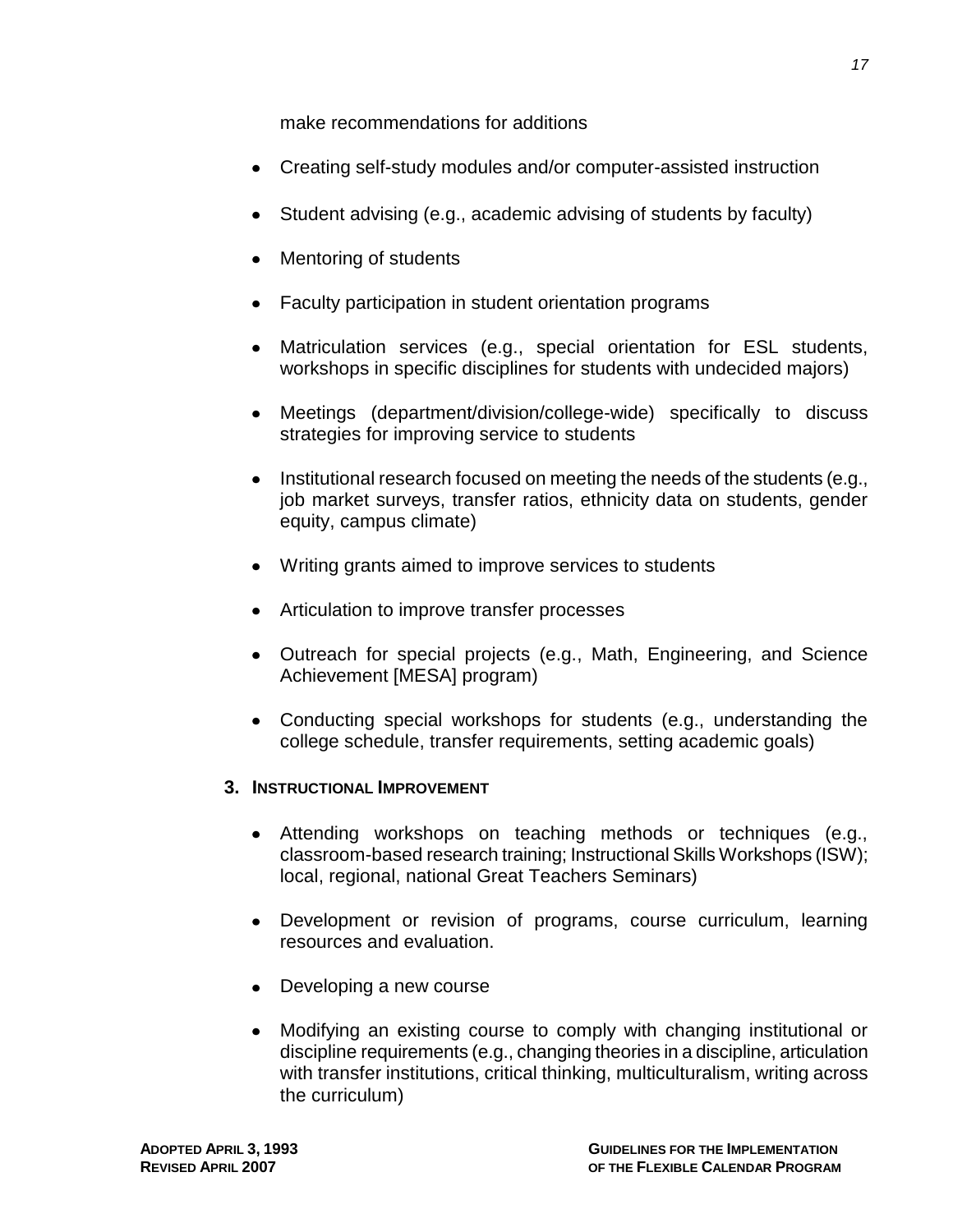- Significant modification of a course to address the learning needs of diverse students (e.g., creating self-paced learning modules)
- Developing student readiness programs specific to course disciplines
- Faculty and counselor meetings to address areas of curriculum
- Review of learning resource materials to eliminate outdated items and recommend additions
- Creating self-study modules and computer-assisted instruction modules
- Student, faculty, and staff diversity (e.g., sexual harassment workshops, affirmative action conferences, cultural diversity seminars, multicultural activities)
- Departmental or division meetings to discuss overall curriculum and  $\bullet$ program review
- Institutional research (e.g., job skill requirements, research on transfer ratios, ethnicity data on students and staff. gender equity, campus climate)
- Grant writing to secure funds for improvement of instruction

All activities should be linked to the comprehensive plan for staff development and to the goals and objectives of the flexible calendar program. In addition, the staff development plan and the flexible calendar program should be linked to the goals and mission of the college. The flexible calendar program is primarily intended to facilitate faculty improvement of the instructional program. However, any institutionally planned activity should be made available to other college staff as well (title 5, section 55724 (a)(5)).

## *RATIONALE*

*The focus of activities during flexible calendar time is interpreted to mean all those activities leading toward improvement of the instructional program. In some cases, it is appropriate to involve other college personnel, in addition to faculty, to facilitate improvement in an area of need. The preparation required to teach or perform the services on a day-to-day basis--such as grading of student papers, preparing class lectures, attending regularly scheduled department or division meetings--are a part of an individual's professional obligation, and consequently, do not meet the purpose of the flexible calendar program. However, stepping to a higher level, looking at the course or program as a*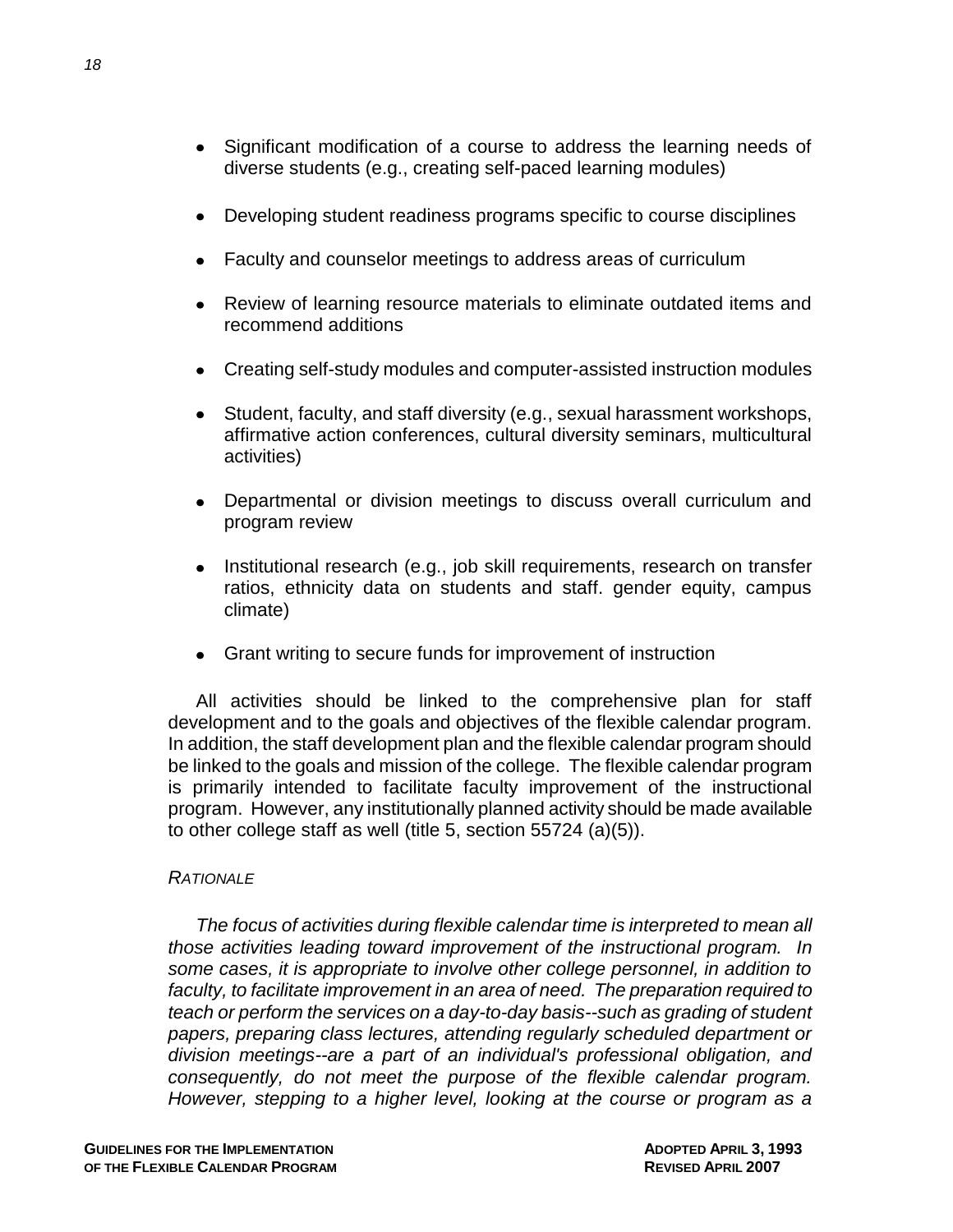*whole, and then making major revisions does meet the intent of improvement of instruction.*

## **6. FUNDING FOR FLEXIBLE CALENDAR ACTIVITIES**

Staff development funds (Education Code section 87150 et. seq.) may be used to pay for appropriate flexible calendar activities.

## *RATIONALE*

*The Community College Faculty and Staff Development Fund is provided to support locally developed and implemented faculty and staff development programs. Since flexible calendar program activities are part of a campus faculty*  and staff development program, use of these funds is appropriate. For further *information on the use of these funds, contact the Chancellor's Office.*

## **7. COORDINATOR FOR THE FLEXIBLE CALENDAR PROGRAM**

There should be a coordinator for the flexible calendar program for each college. This individual should be a faculty member. The selection of the coordinator should be handled through the shared governance mechanism.

## **A. DUTIES**

The coordinator should report directly to the academic senate and be responsible for the overall planning and implementation of the flex calendar. The duties would include record keeping and chairing of the next calendar advisory committee.

## **B. TERM OF OFFICE**

The coordinator's term of office should be sufficient for development of the knowledge and abilities necessary for the job and provide for continuity in leadership. There should be a process for developing specific job criteria, review, and reappointment which is implemented through local shared governance structures. These processes should include orientation and training of incoming coordinators.

## **C. INSTITUTIONAL SUPPORT**

The coordinator should receive sufficient reassigned time to handle the responsibilities of the job. Also, there should be adequate clerical support, equipment, and supplies to accomplish the necessary requirements of the program.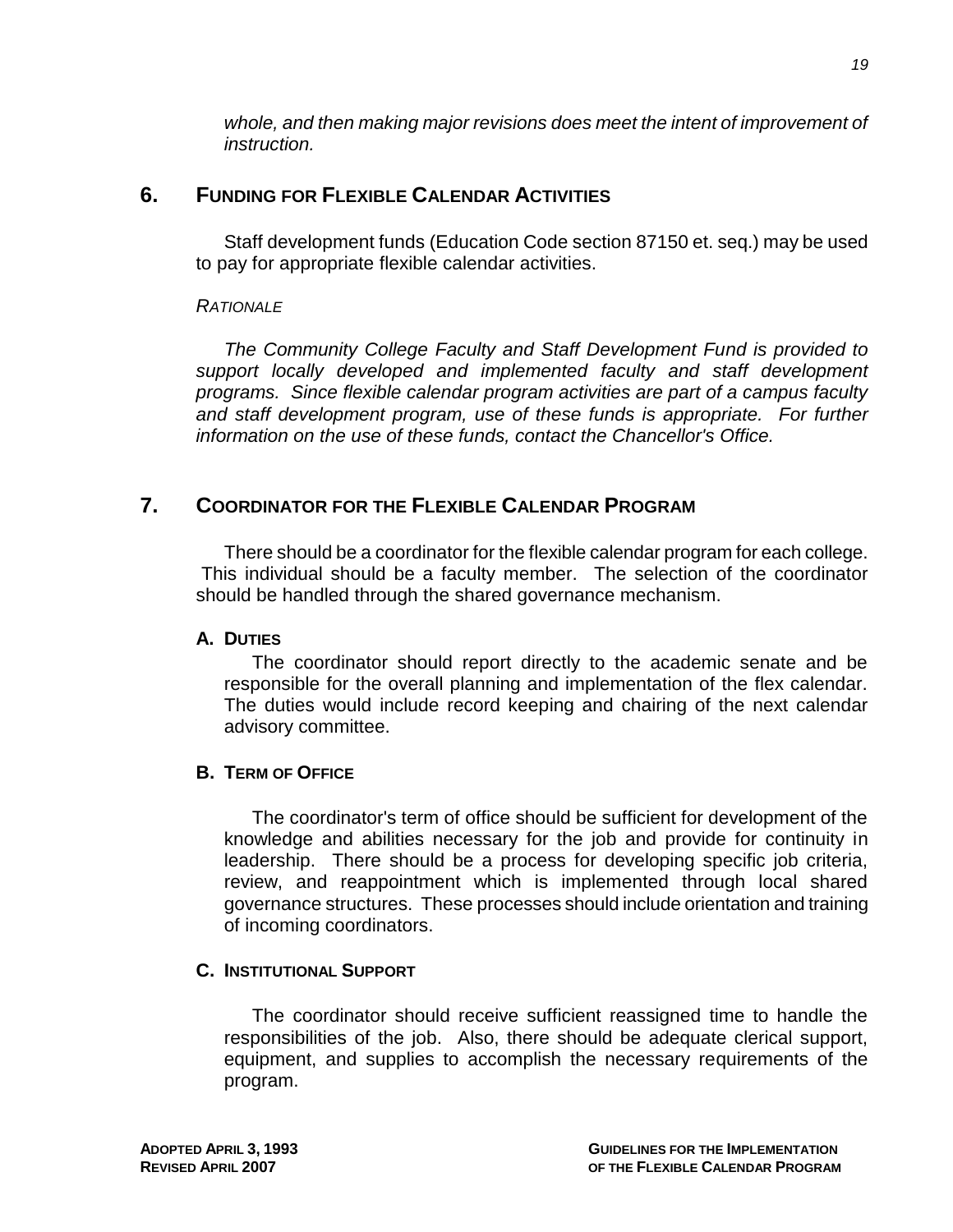#### *RATIONALE*

*The flexible calendar program represents time removed from the classroom for the purpose of instructional improvement and professional growth. The types of activities that will best serve faculty are also best understood by faculty. It should be recognized that the flexible calendar program is an academic and professional matter that falls under title 5, section 53200 (b), which states that the governing boards rely primarily upon the academic senate. The coordinator for flexible calendar activities—as opposed to the overall staff development program of which flex is a component—should maintain a direct link with the faculty. This can best be accomplished if the coordinator is a member of the faculty. This individual should be a part of the staff development structure and accountable to the academic senate for the development of programs that serve the faulty.*

## **8. ADVISORY COMMITTEE FOR THE FLEXIBLE CALENDAR PROGRAM**

An advisory committee for the flexible calendar program, composed of faculty, students, administrators and other interested persons, is a district responsibility (title 5, section 55730(e)). Membership should be broadly based and representative of the institution. Terms of office for members of the committee should be arranged to provide for continuity. The advisory committee is responsible for making recommendations on staff, student, and instructional improvement activities (title 5, section 55730(e)). The recommendations should be based upon a comprehensive planning process that includes needs assessment and evaluation. The comprehensive planning process should be determined by the local shared governance mechanism. The advisory committee may assist the flexible calendar coordinator in the tasks necessary for implementation of the flexible calendar program.

### *RATIONALE*

*The advisory committee is called for in title 5 and is a critical link in the development of activities which meet the needs faculty. The responsibilities of the committee will vary in each district, depending upon the district's size and staff development organization. The advisory committee expands the faculty's opportunity to shape the flexible calendar program.*

*The flexible calendar program is meant to allow faculty the time to improve instruction and pursue those activities which constitute professional growth. Through the use of an organizational structure which supports assessment, planning, record keeping and evaluation (title 5, section 55730 (a through e)), the needs faculty can be met. An appropriate level of institutional support to the committee and its coordinator is critical to effective use of this time. The amount of*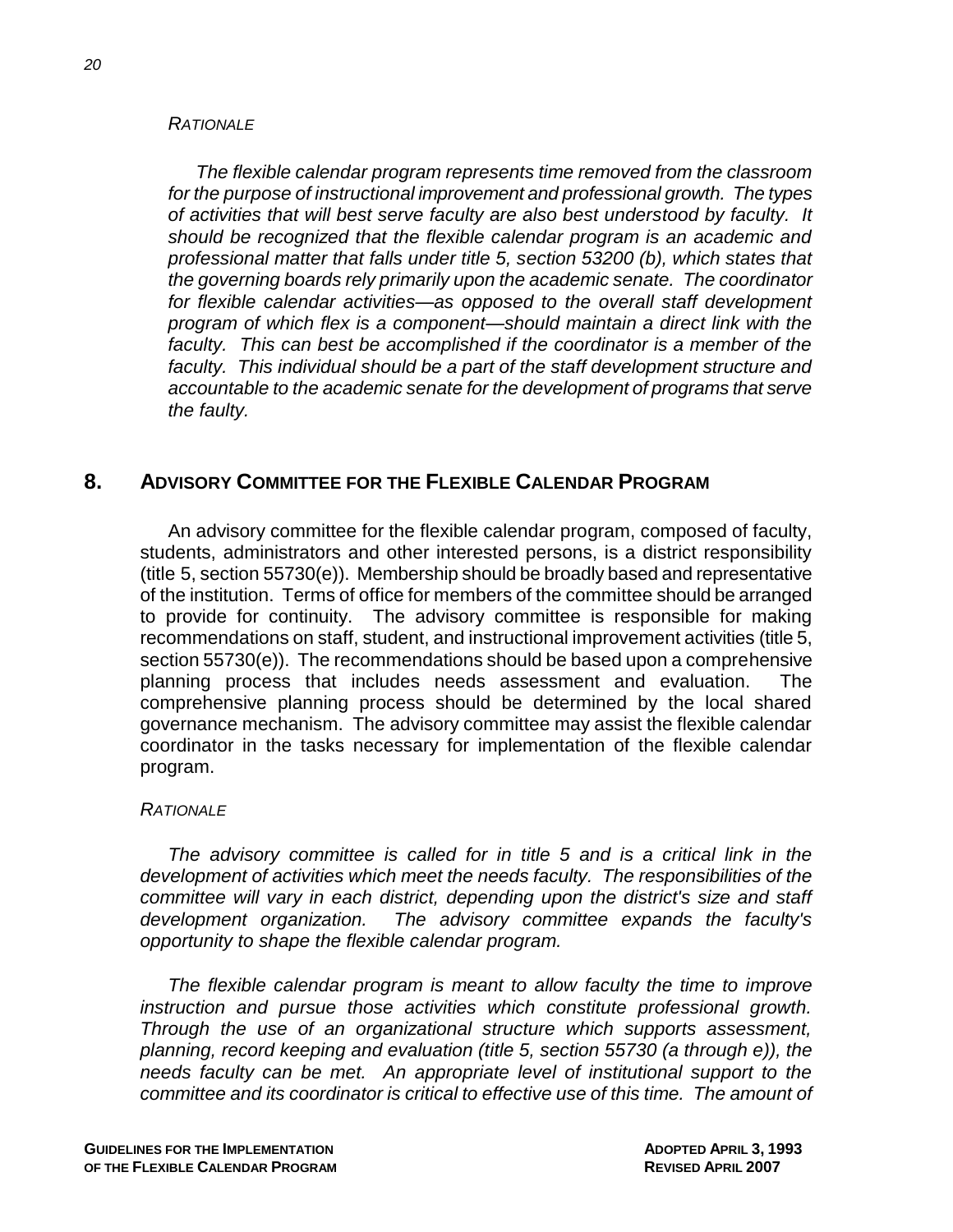*support should be decided locally, based upon the size of the district/college and the extent of its flexible calendar program.*

## **9. INDIVIDUAL FACULTY CONTRACTS**

Each faculty member is responsible for the development of his or her individual plan for professional and/or personal growth for the purpose of instructional improvement (title 5, section 55726(a)). This individual plan may encompass any combination of individually designed activities, institutionally planned workshops, conferences, and/or academic courses. These activities must be appropriate within the regulations that govern the flexible calendar program (title 5, section 55724 (a) (4) (A through G)).

The plan should include;

- Measurable objective(s) that the faculty member anticipates accomplishing during the time period.
- A statement that relates the objectives to the intent of the flexible calendar program (staff, student, and/or instructional improvement).
- A list of activities to carry out the stated objectives.
- The number of flexible calendar program hours needed to complete individual activities.

The approval of individual faculty plans should be accomplished by a peer review process as determined by each college through its shared governance process.

Plans for each academic year should allow for faculty to complete activities at any time during the fiscal year including times that they are not scheduled to work. However, individual faculty plans should be completed within the fiscal year in which they are proposed. Faculty members should be able to modify their plans in the event of schedule changes.

Faculty should not be subject to attendance mandatory activities or days unless agreed to by a shared governance process. Such days may be useful for governance and housekeeping purposes, but they are of little value to the development needs of individual faculty. Therefore, they must be used sparingly or they become counterproductive.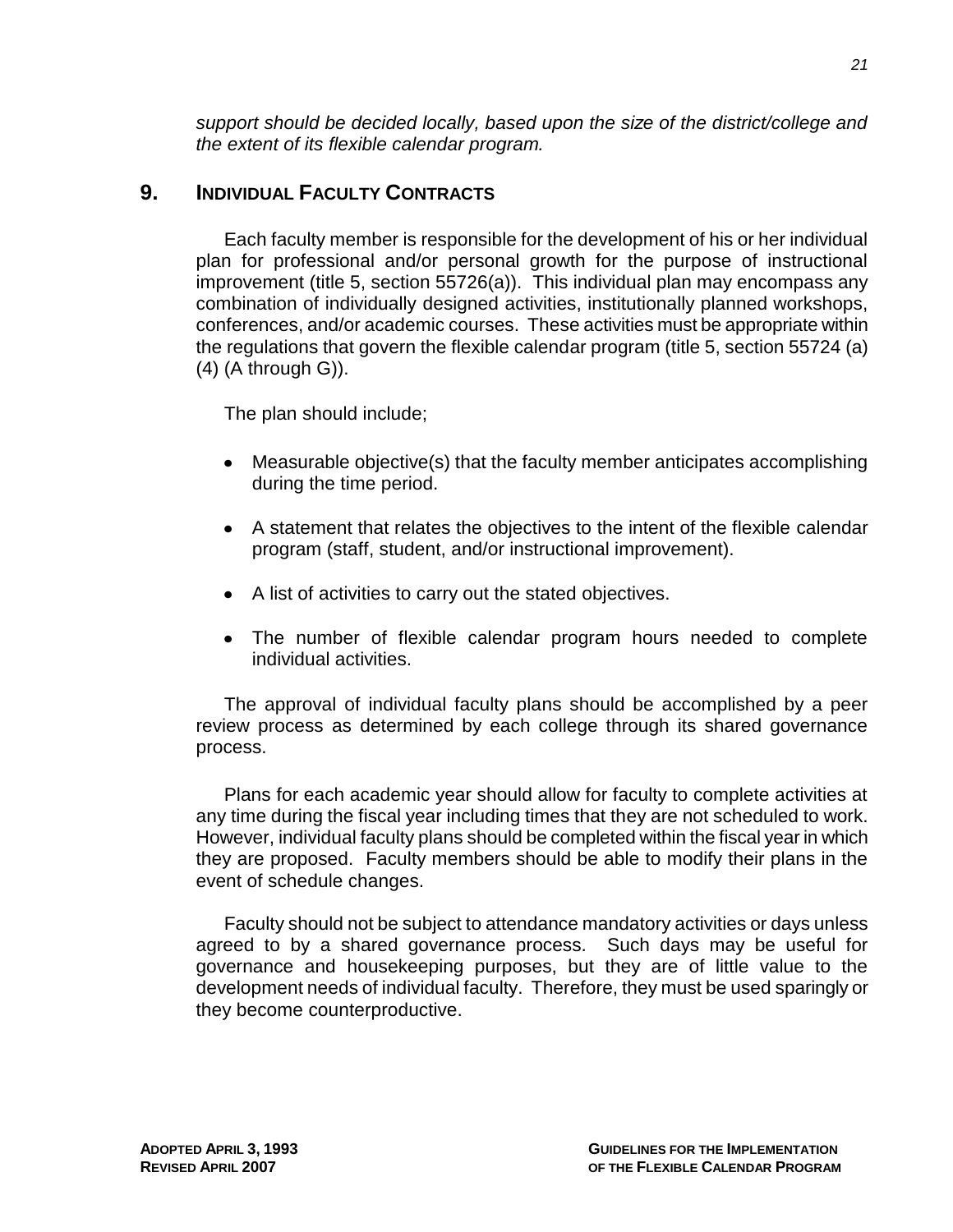## *RATIONALE*

*Title 5 (section 55726) mandates the development of an agreement between the local district and any employee designated to participate in staff, student, and instructional improvement activities; in lieu of classroom instruction; or other normal faculty activities. The format and provisions for this agreement should be developed collegially and locally. While these local agreements will vary from college to college, there are two provisions which should universally prevail.*

- *(1) Faculty should decide which activities are appropriate to replace time.*
- *(2) Plans proposed by faculty should be reviewed and monitored by faculty.*

## **10. EVALUATION**

A comprehensive evaluation of flexible calendar program activities should occur (title 5, section 55730(d)) on a consistent basis as determined through shared governance mechanisms. A comprehensive evaluation process incorporates four different levels, ranging from basic to advanced. The following chart lists the four levels, type of evaluation, and a description of each level.

| <b>Type</b>     | <b>Description</b>                                                                                                                                 |
|-----------------|----------------------------------------------------------------------------------------------------------------------------------------------------|
| Reaction        | Determines what participants think about the program or activity.                                                                                  |
| Achievement     | Measures participants' achievement. Determines whether facts,<br>skills or knowledge were attained.                                                |
| <b>Behavior</b> | Determines if participants have modified their on-the-job behavior<br>and are using the information obtained through the program or<br>activities. |
| Impact          | Measures whether training has had a positive impact on the<br>organization including student outcomes, improved morale, etc.                       |

Each college should determine, through its own collegial processes, its own configuration of individuals responsible for conducting the evaluation of flexible calendar program activities.

However a college decides to conduct its comprehensive evaluation of flexible calendar program activities, it must include faculty involvement in each step of the evaluation. To assure appropriate quality, participating faculty must obtain a working knowledge of "formal" evaluation procedures. Appropriate training is offered by a number of state and national development organizations. Lack of such training should not be a deterrent to the initial appointment of a coordinator.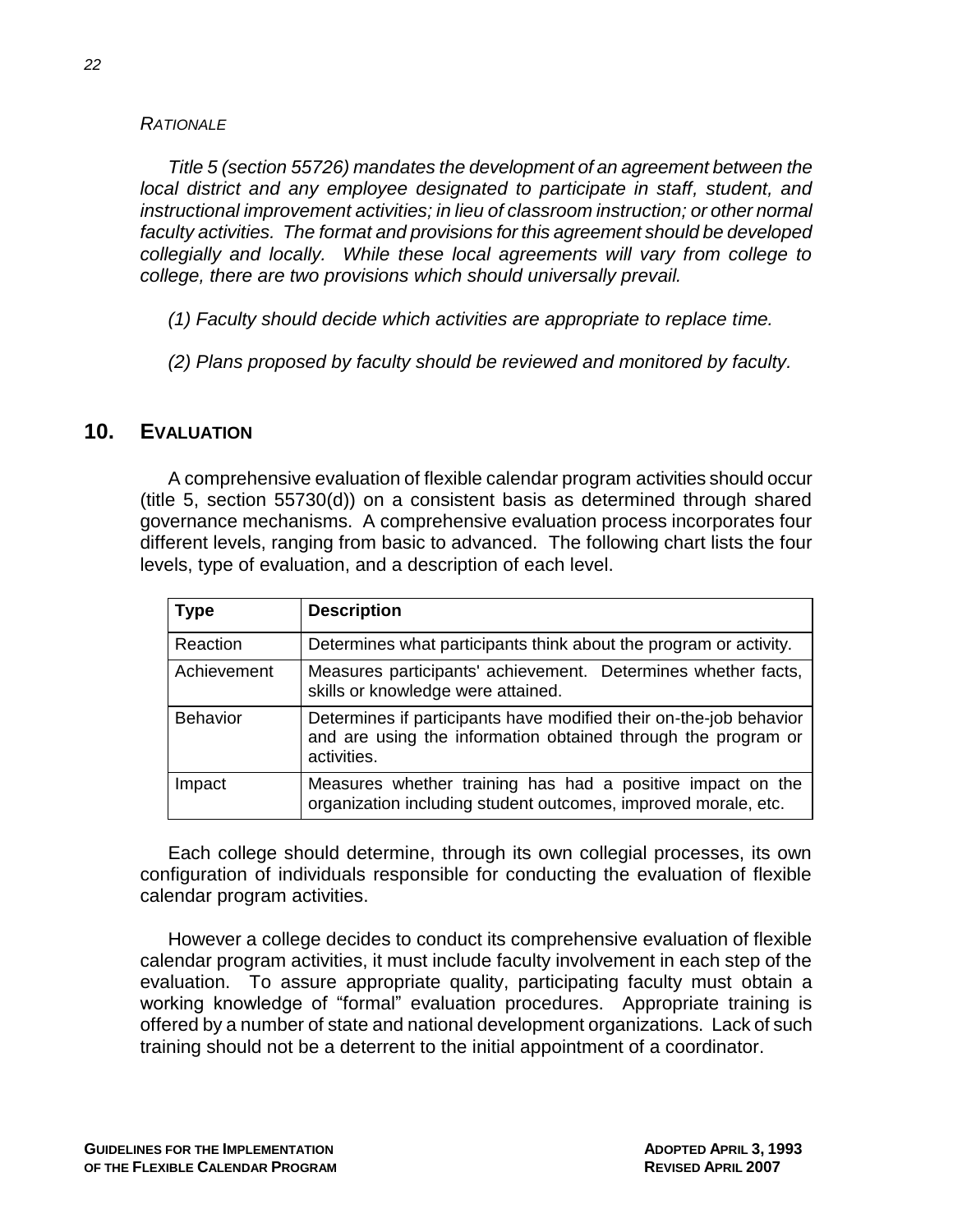### *RATIONALE*

*Continued legislative support of the flexible calendar program will depend upon the ability of districts/colleges to document results. Consequently, the impact of flexible calendar program activities can only be known through the implementation of a comprehensive evaluation process. The four-level process suggested above is only one form of a comprehensive evaluation process. Colleges may choose to implement an alternative methodology based upon individual college requirements. To coordinate or organize a comprehensive evaluation process, such as the four-level process referred to above, requires that individuals have some knowledge of research methods, descriptive statistics, and quantitative measurement methods. Individuals who do not possess the knowledge or skills should be provided the opportunity to attend sessions on evaluation offered by organizations such as 4C/SD, FA CCC, Academic Senate, CCLC, NCSPOD and NISOD. If possible, evaluation of the flexible calendar program should be conducted as part of the overall staff development program. However, at colleges where the structure of the program does not foster this relationship, then the flexible calendar program could be evaluated separately.*

## **11. CHANCELLOR'S REQUIREMENTS FOR ESTABLISHING OR MAINTAINING A FLEXIBLE CALENDAR PROGRAM**

## **A. NEW PROGRAM**

A community college district may, with the approval of the Chancellor, designate up to 8.57 percent (15 out of 175 days) of flexible time per year (title 5, section 55720(b))*.* The number of days are determined locally but should be determined by a shared governance process.

The request for approval should contain:

- A complete description of the calendar configuration.
- The days of instruction and evaluation, which will meet the requirements of the 175-Day Rule.
- The number of days during which instructional staff will participate in staff, student, and instructional improvement in lieu of regular classroom instruction. Mandatory days must be negotiated and agreed upon through the local bargaining process.
- The kinds of activities which college personnel will be engaged in during their designated staff, student, and instructional improvement days.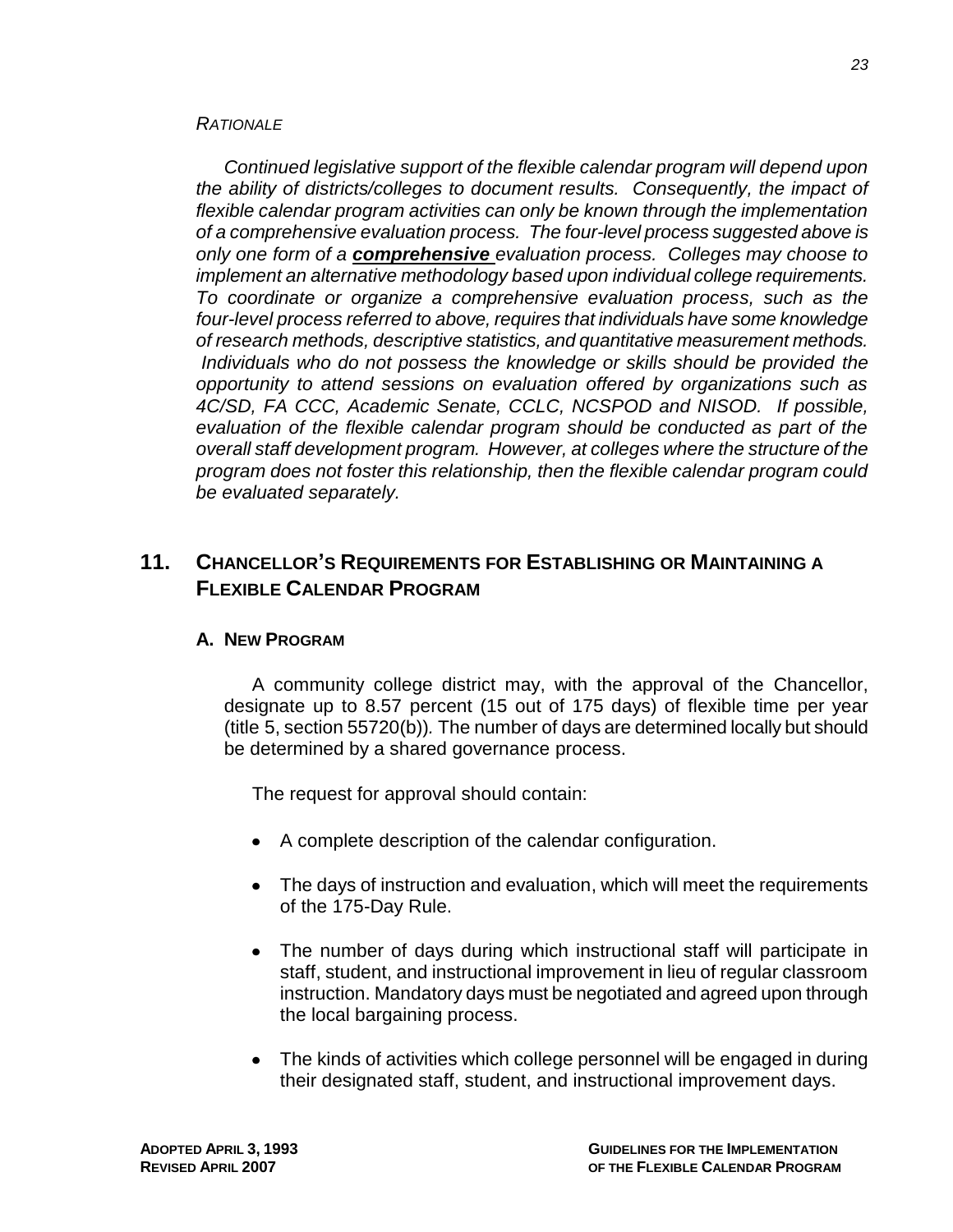- A certification that all College personnel," as defined in an approved plan, will be involved in at least one of the authorized activities." (title 5, section 55724(a)(5)) Note that the inclusion of specific College personnel designated to participate in flex activities should be determined by shared governance process.
- A certification that the district will carry out its on-going responsibilities under title 5, sections 55730 and 55724 (a).

## **B. ONGOING PROGRAM**

Once a district has established a flexible calendar program, the following is required to ensure effective use of resources.

- Perform an annual update of its survey (needs assessment) of the most critical staff, student, and instructional improvement needs in the district.
- Carry out a plan of activities to address those critical needs.
- Maintain records on the description, type and number of activities scheduled and the number of district employees and students participating in these activities.
- Evaluate annually the effectiveness of conducted activities and update the plan to reflect needed changes.
- Hold regular meetings of an advisory committee composed of faculty, students, administrators and other interested persons to make recommendations on kinds of instructional improvement activities.
- Provide documentation of these activities to the Chancellor upon request.

## **C. ATTENDANCE REPORTING**

Districts with approved flexible calendar operations are to report:

- The total hours of teaching time which instructors were required to teach.
- The total faculty contact hours (credit and noncredit) of instruction for which flexible calendar program activities are being substituted.
- The number of faculty contact hours of instruction for which instruction during the designated days is being substituted. Such instruction during the designated days meeting the attendance accounting standards may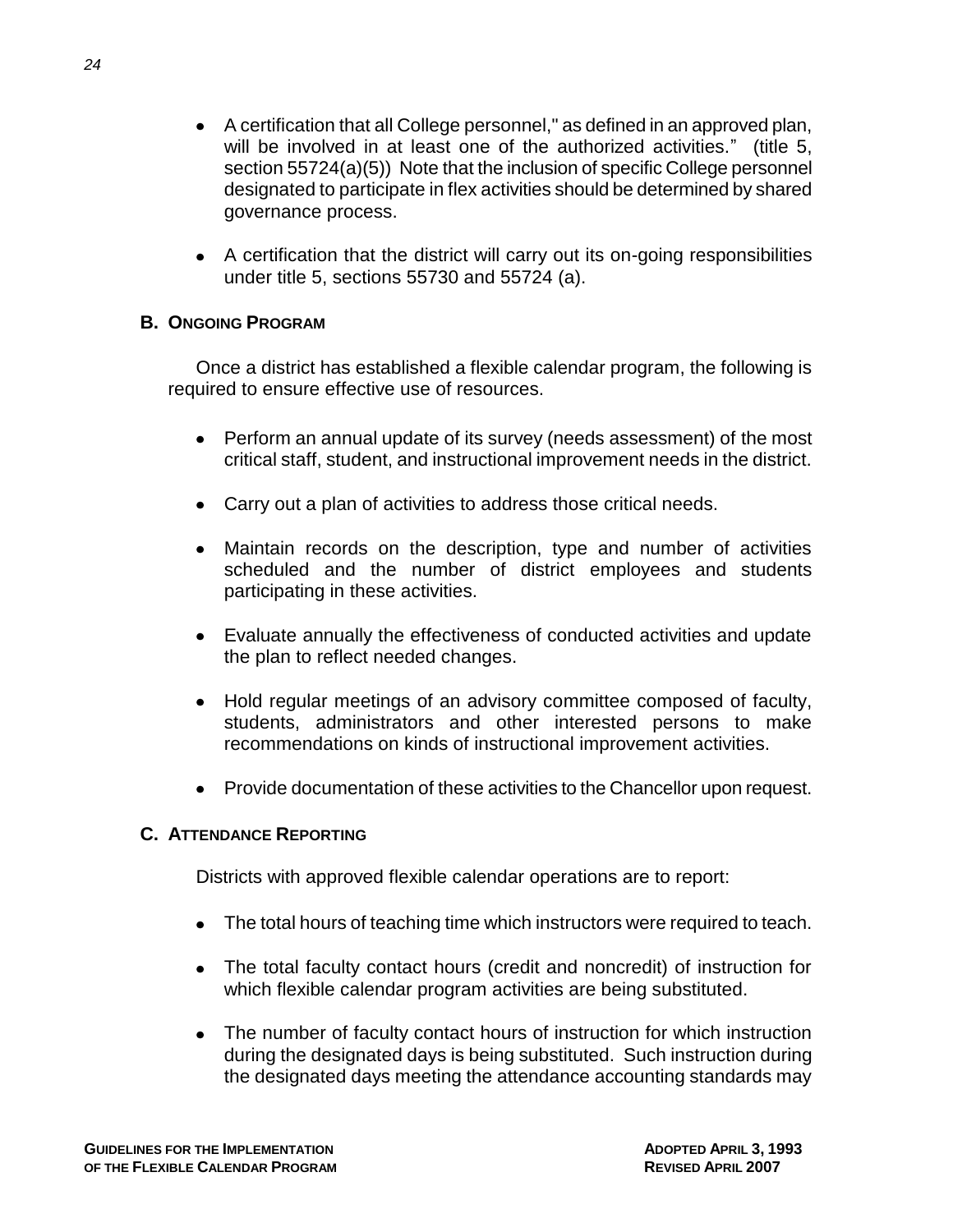be claimed for apportionment; and the faculty contact hours shall not be eligible for adjustment.

Any additional data as deemed necessary by the Chancellor to compute FTES adjustment (title 5, section 55728 (b)).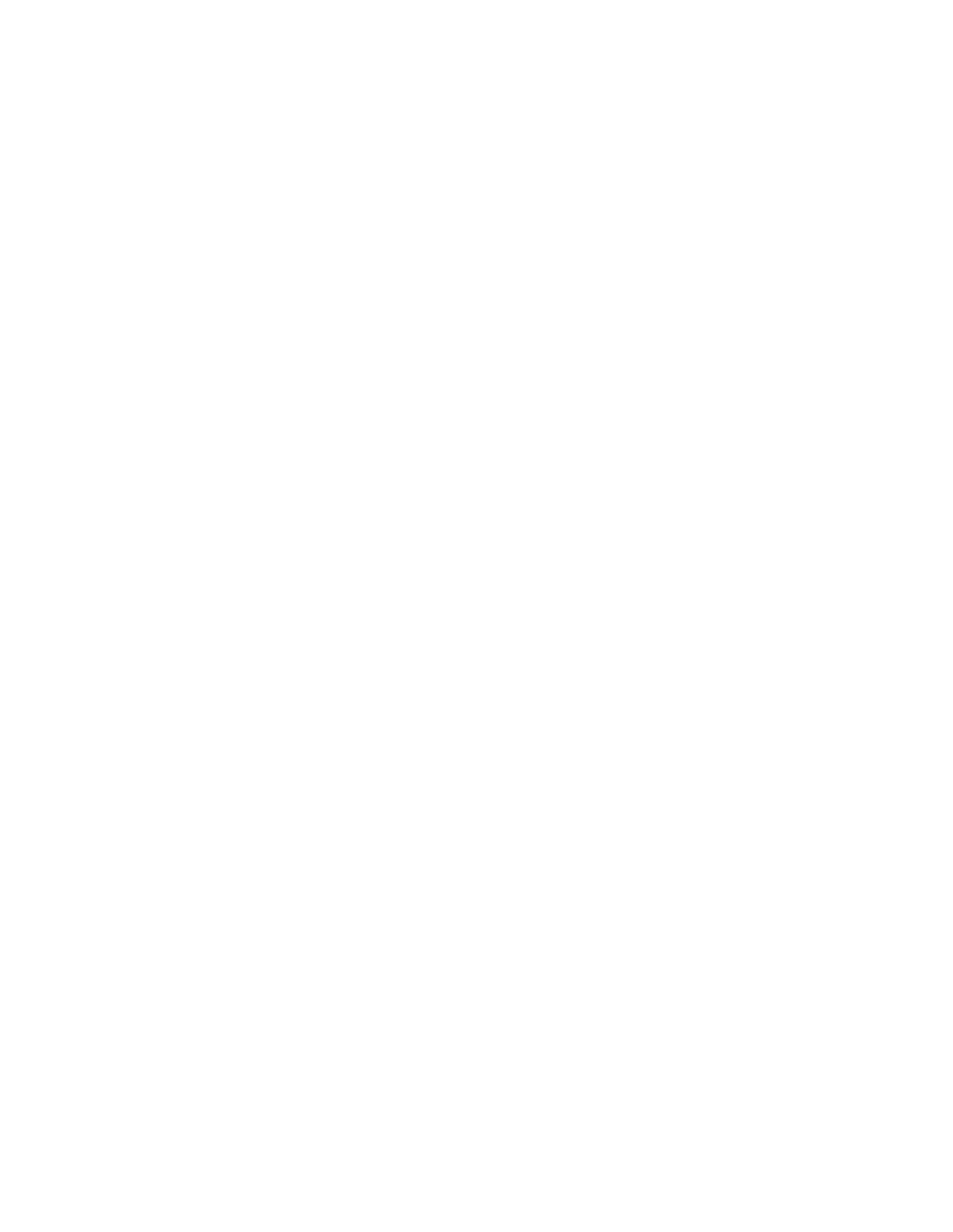# **Definition of Terms**

**4-1-4 -** refers to a nontraditional calendar configuration where fall semester classes start in August and end in December. Spring semester starts the end of January and ends in May. This calendar schedule leaves a large block of time for development activities during the month of January.

**4C/SD -** California Community College Council for Staff Development.

**ACADEMIC WORK DAY** - Number of hours during a day that a faculty member is contractually obligated to complete in performance of duties to a college (e.g., instruction, office hours, other duties).

**BANKING -** Refers to the carry-over of tune spent on activities appropriate for flexible calendar beyond the number required by the institution for any one year to the next fiscal year.

**EVALUATION** - To determine the significance or worth of a program by careful appraisal or study.

**FACCC -** Faculty Association of California Community Colleges.

**FACULTY DEVELOPMENT** - A process that seeks to promote professional and individual growth and development of college personnel directly or indirectly involved with students.

**FLEXIBLE CALENDAR PROGRAM ACTIVITY -** An activity designated as student, staff, and instructional improvement and is in-lieu-of-instruction for which the college is being reimbursed by the state.

**FLEXIBLE CALENDAR PROGRAM DAY** - A designated day or hours out of the instructional calendar to conduct student, staff, and instructional improvement activities.

**FLEXIBLE CALENDAR PROGRAM** - Allows California Community Colleges to use one to fifteen days of state-mandated 175-day instructional year for faculty development.

**FTES (Full-time equivalent student) -** An alternate unit of funding that specifies a net rate allocation based upon a workload measure as an index to determine the amount of funding a district will receive.

**INSTRUCTIONAL IMPROVEMENT** - any educationally related activity that enhances the ability of instructors to teach and students to learn.

**INSTRUCTIONAL METHODS** - Strategies for teaching and monitoring the progress of that teaching.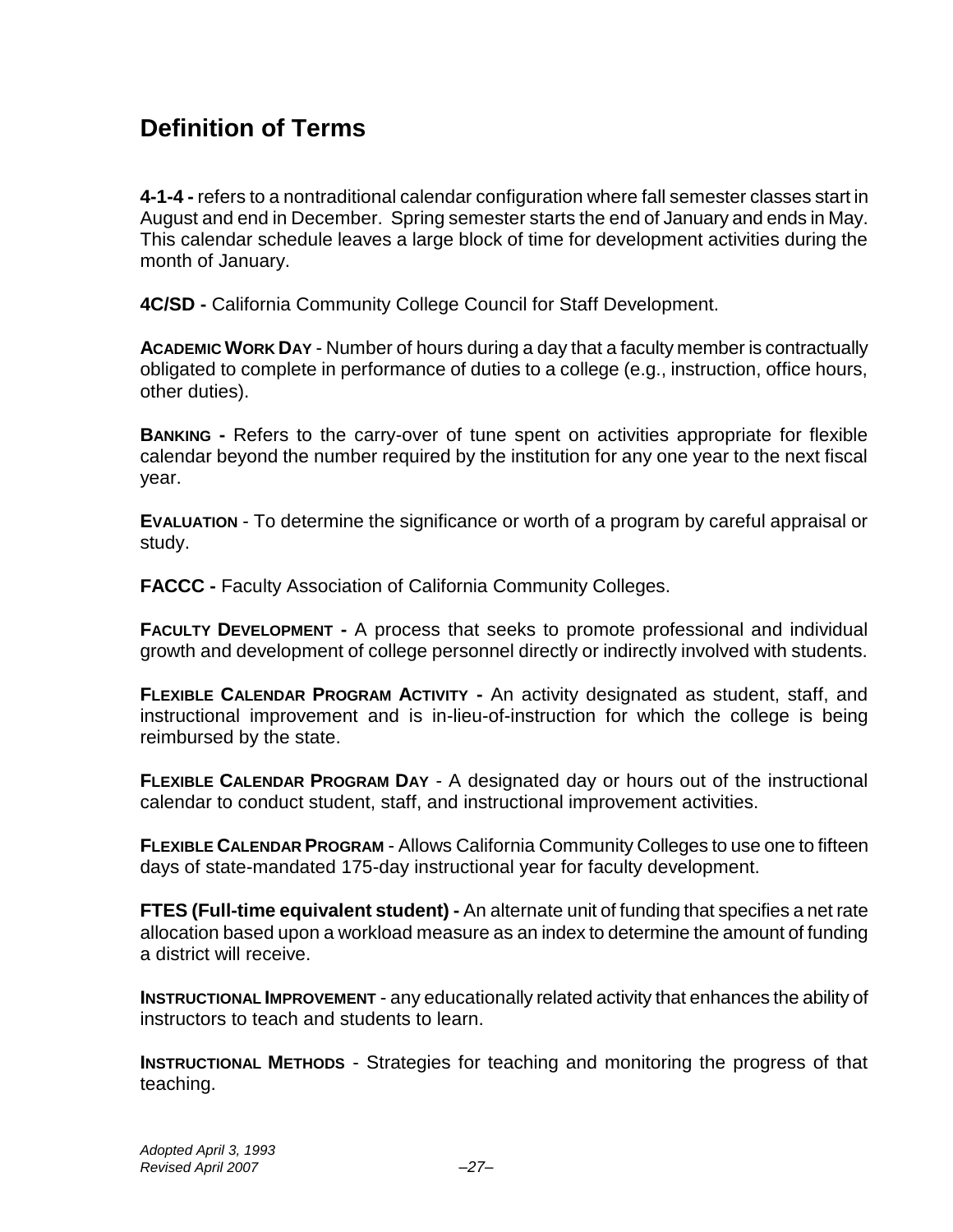**IN-SERVICE** - Training going on or continuing while one is fully employed.

**MEASURABLE OBJECTIVE** - Something toward which effort is directed.

**NCSPOD -** National Council for Staff, Program and Organizational Development.

**NISOD -** National Institute for Staff and Organizational Development

**NEEDS ASSESSMENT -** A survey conducted on a periodic basis to gather information from faculty, staff, and students in order to determine the importance and priority of instructional improvement activities.

**PERSONAL DEVELOPMENT** - Activities which promote a sense of well-being and enhance one's personal, interpersonal and communication skills and knowledge. In addition, includes those activities leading to improved working relationships with students and staff both in and out of the classroom. Also relates to those activities which enhance an individual's physical and mental ability to perform his or her job.

**PROFESSIONAL DEVELOPMENT -** Activities which add knowledge and skills to an individual's discipline, career, or vocation intended to improve performance on the job. These activities also provide a discipline revitalization of professional direction and focus.

**SEMINAR** - A formal group reaming activity convened for the interchange of knowledge, usually dealing with one specific topic.

**SHARED GOVERNANCE MECHANISM OR PROCESS** - Refers to the locally designed process to provide the means through which all membership of the academic community--students, faculty, administration, and classified--can participate effectively in the orderly growth and development of the college.

**STAFF DEVELOPMENT** - A process that seeks to promote professional and individual growth and development of college personnel directly or indirectly involved with students.

**TEACHING METHODS -** Strategies for presentation and facilitation of learner interaction.

**WORKSHOP** - A brief intensive instructional program for a relatively small group of people that emphasizes participation in problem solving.

*28*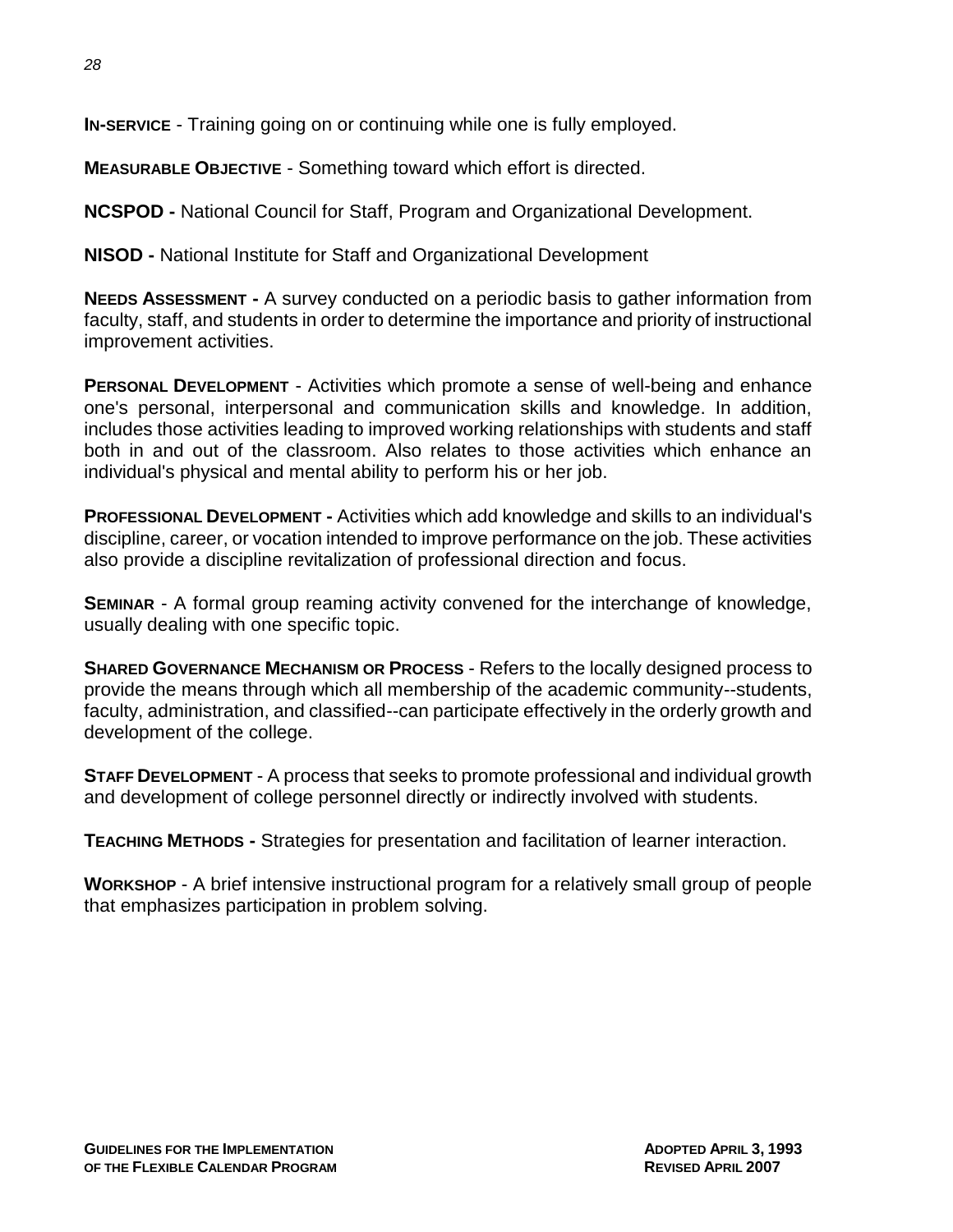# **APPENDIX A**

# **CALIFORNIA CODE, FLEXIBLE CALENDAR PROGRAM**

## **ARTICLE 8 – FLEXIBLE CALENDAR**

Section 84890. Come Offered Under Flexible Calendar

A community college district board may offer, subject to the approval of the Board of Governors of the California Community Colleges, and in accordance with rules and regulations to be adopted by the Board of Governors, courses under a flexible calendar.

Section 84891. Repealed 1990 Laws, Ch 1372. Effective January 1, 1991. Section 84892. Repealed 1990 Laws, Ch 1372. Effective January 1, 1991. Section 84893. Repealed 1990 Laws, Ch 1372. Effective January 1, 1991. Section 84894. Repealed 1990 Laws, Ch 1372. Effective January 1, 1991. Section 84895. Repealed 1990 Laws, Ch 1372. Effective January 1, 1991. Section 84895.1. Repealed by its own provisions. Effective June 30, 1985.

Section 84896. Repealed 1983 Laws, Ch 323. Effective July 21, 1983.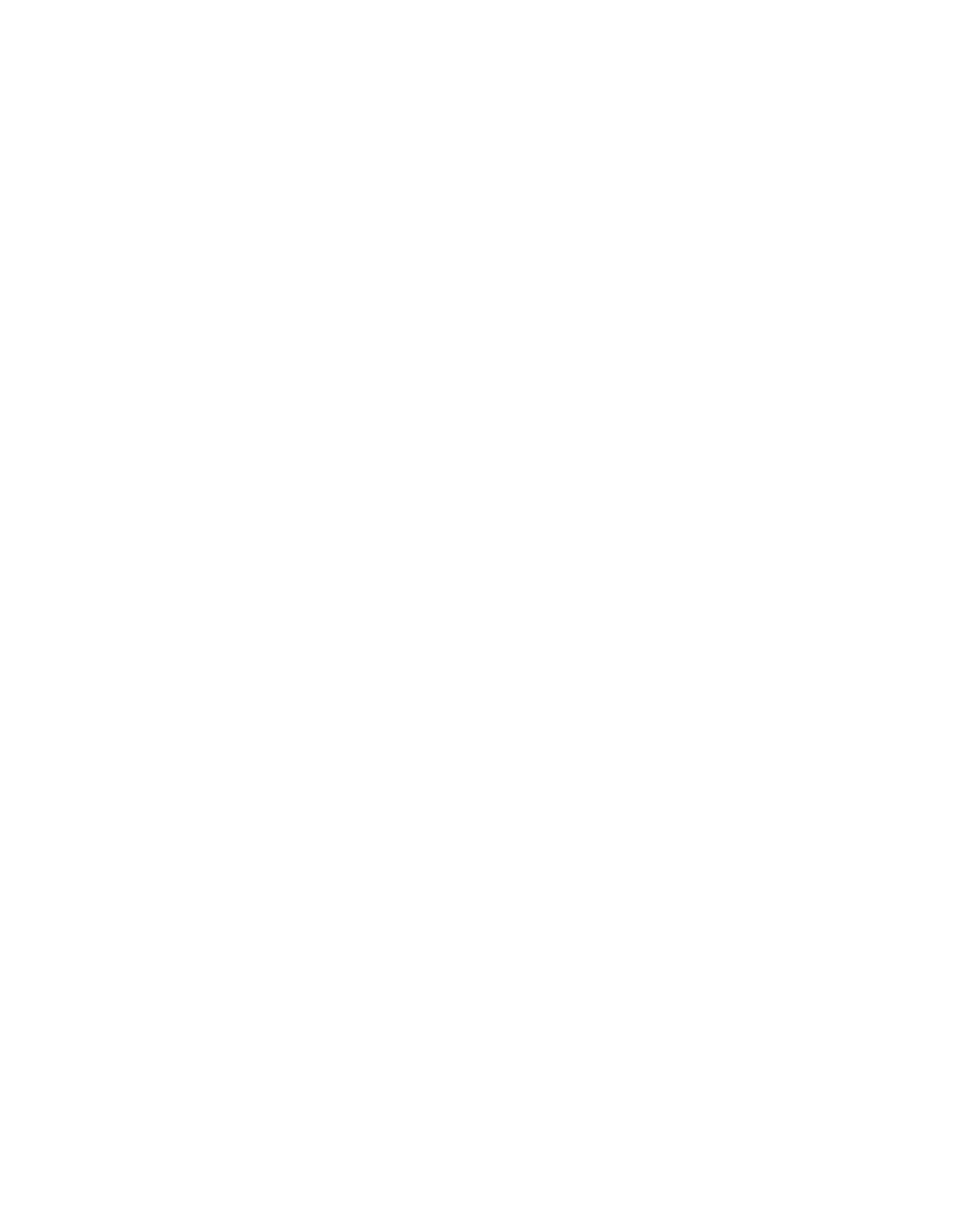# **APPENDIX B**

## **CALIFORNIA EDUCATION CODE, STAFF DEVELOPMENT FUND**

This article details the staff development fund. While the flexible calendar program is not specifically addressed in this article, flexible calendar activities are part of a staff development program. Consequently, this fund can be used to support faculty development activities administered finder a flexible calendar program.

## **ARTICLE 5 – COMMUNITY COLLEGE FACULTY AND STAFF DEVELOPMENT FUND**

### **SECTION 87150. CREATION AND PURPOSE OF FUND**

There is hereby created in the State treasury the Community College Faculty and Staff Development Fund, to be administered by the Board of Governors of the California Community Colleges, the purpose of which is to provide state general funds to community colleges for supporting locally developed and implemented faculty and staff development programs.

## **SECTION 87151. ALLOCATION OF FUNDS; AFFIDAVIT REQUIREMENTS**

The Board of Governors of the California Community Colleges shall annually allocate funds appropriated for the purposes of this article to each community college district whose chief executive of ricer has submitted to the Chancellor an affidavit which includes:

(a) A statement that each campus within the district has an advisory committee, composed of administrators, faculty, and staff representatives, which has assisted in the assessment of the faculty and staff development needs and in the design of the plan to meet those needs.

(b) A campus human development resources plan has been completed for the current and subsequent fiscal years.

(c) A report of the actual expenditures for faculty and staff development for the preceding year.

### **SECTION 87152. INITIAL ALLOCATION**

(a) The initial allocation to each district, from thuds appropriated by the Legislature therefore, shall be an amount equivalent to one-half of one percent of the fiscal year revenues, as defined by Section 84700, received by the district, for the 1987-88 fiscal year.

(b) In subsequent fiscal years, no district shall receive an allocation greater than 2 percent of its fiscal year revenues, as defined in Section 84700, for the prior fiscal year.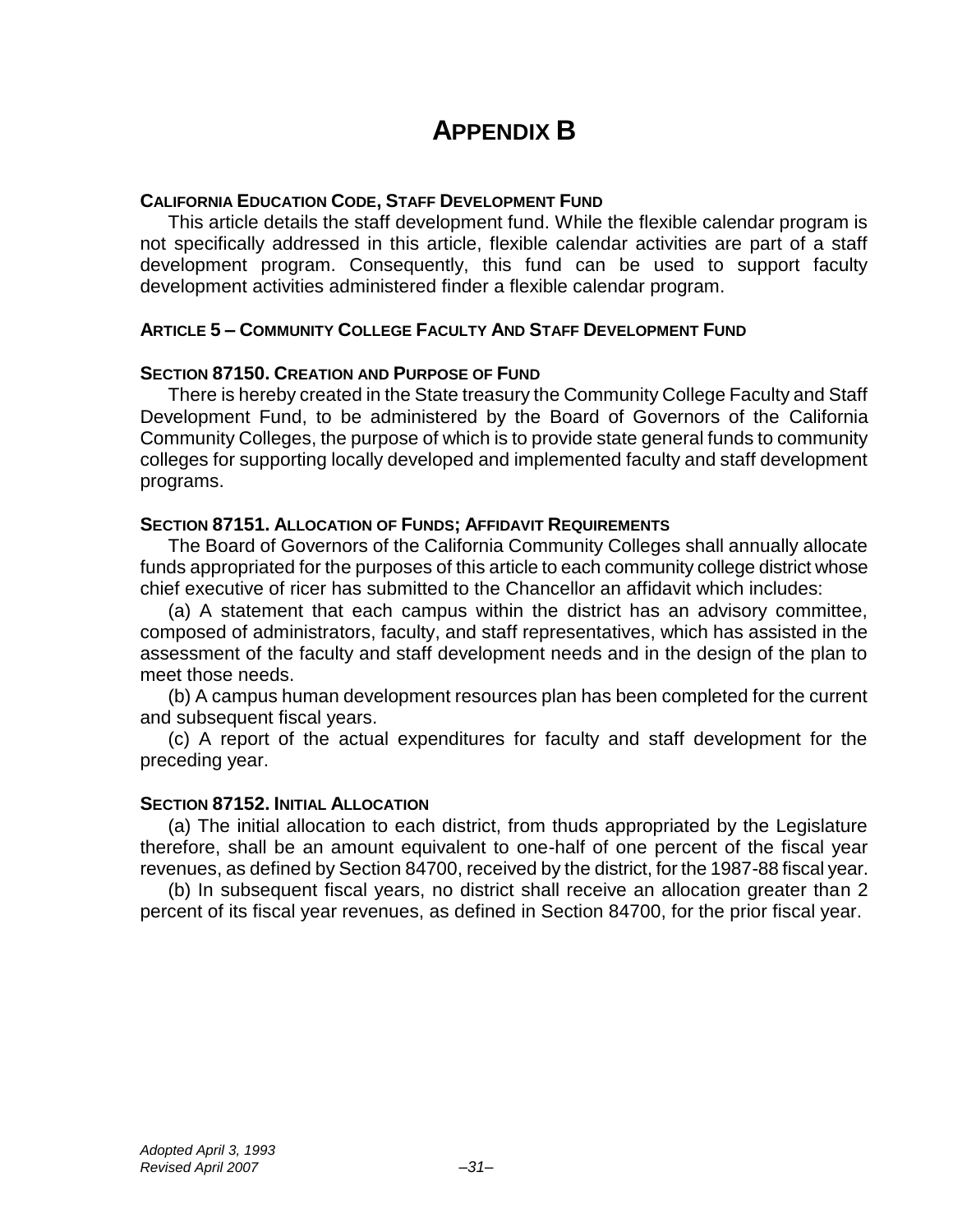## **Section 87153. Authorized Uses of Funds**

The authorized uses of funds allocated under this article shall include all of the following:

(a) Improvement of teaching.

(b) Maintenance of current academic and technical knowledge and skills.

(c) In-service training for vocational education and employment preparation programs.

(d) Retraining to meet changing institutional needs.

(e) Intersegmental exchange programs.

(f) Development of innovations in instructional and administrative techniques and program effectiveness.

(g) Computer and technological proficiency programs.

(h) Courses and training implementing affirmative action and upward mobility programs.

(i) Other activities determined to be related to educational and professional development pursuant to criteria established by the Board of Governors of the California Community Colleges, including, but not necessarily limited to, programs designed to develop self-esteem.

## **SECTION 87154. OPERATION OF ARTICLE**

This article shall be operative during any fiscal year only if funds are provided therefore in the annual Budget Act for that fiscal year or other legislation.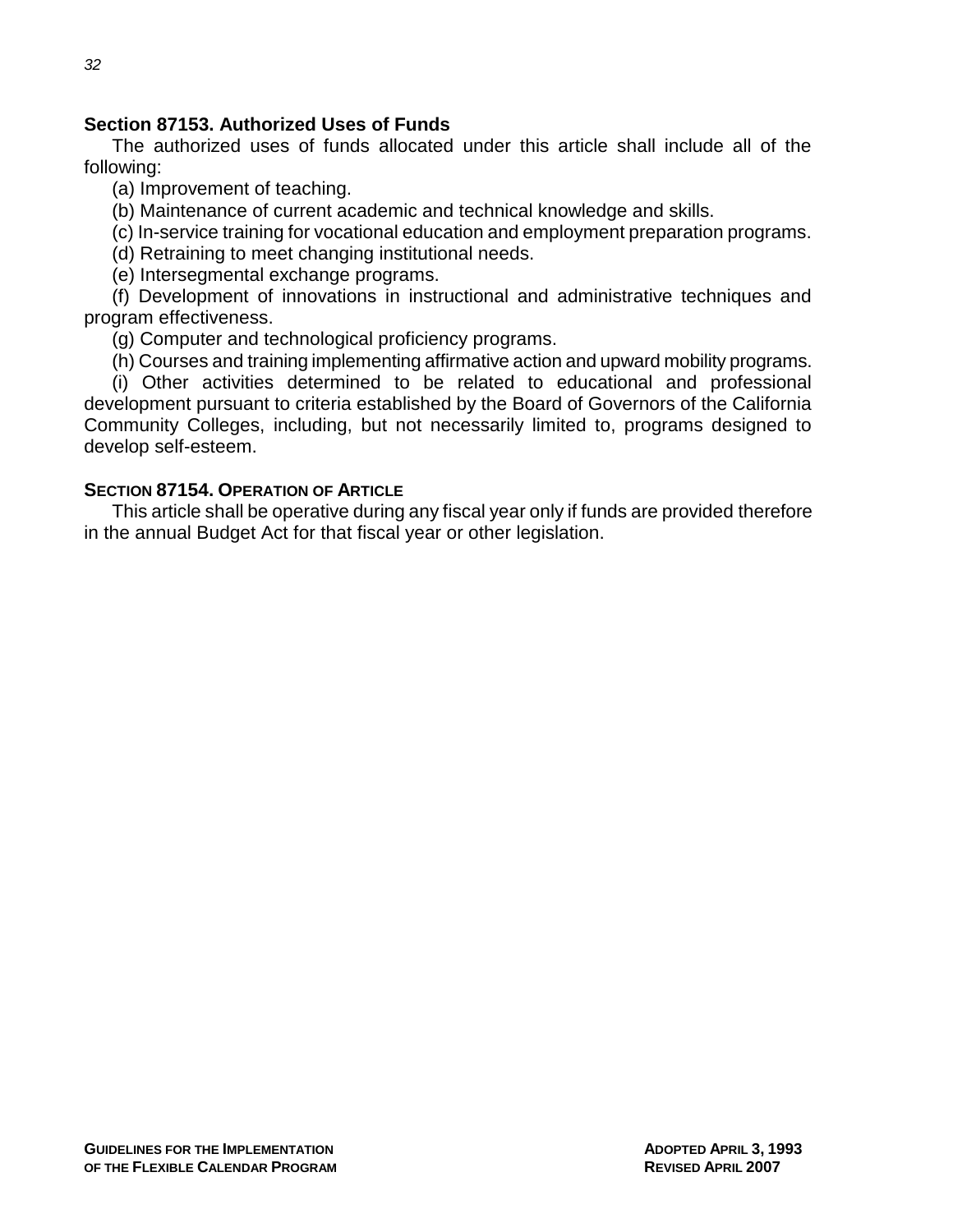# **APPENDIX C**

# **TITLE 5, CODE OF REGULATIONS**

**TITLE 5, CODE OF REGULATIONS** sections 55700 through 55732, provide revisions regarding administration of a flexible calendar program. These sections current as of March 2007 follow:

## **ARTICLE 1 – 175-DAY MINIMUM ACADEMIC CALENDAR**

## **SECTION 55700. SCOPE**

The provisions of this article pertain to changes made on or after July 1, 1982, to any traditional academic year calendar consisting of at least 175 days of instruction and evaluation. The conversion to a flexible calendar operation is not addressed by the provisions of this article, rather, the provisions of Article 2 (commencing with Section 55720) govern the flexible calendar options.

## **SECTION 55700.1. STUDIES ON A QUARTER, TRIMESTER BASIS OR FLEXIBLE CALENDAR**

At the request of a community college district, the Chancellor may approve a program of studies on a quarter system or a trimester basis, or a flexible calendar.

### **SECTION 55702. APPROVAL OF CHANGES**

(a) Prior to any change in academic year configuration, including the addition, deletion, shortening or lengthening of any term, the governing board of a district shall obtain the approval of the Chancellor.

(b) Requests for approval shall be made on a form provided by the Chancellor, and shall address:

(1) A complete description of the calendar configuration;

(2) The district's ability to comply with the 175-Day Rule as provided in Section 58142; and

(3) The educational implications, positive and negative, of the proposed change.

(c) The Chancellor shall approve a requested change in academic year terms if it is found that:

(1) The state aid implications of the requested change have been addressed; and

(2) The district will be able to comply with the 175-Day Rule; and

(3) The change in configuration is consistent with the continued delivery of quality education.

## **ARTICLE 2 – FLEXIBLE CALENDAR OPERATIONS**

**SECTION 55720. OFFERING CLASSES UNDER FLEXIBLE CALENDAR; ACCOUNTABILITY OF EMPLOYEES UNDER CONTRACT FOR 175 DAYS; ACTIVITIES.**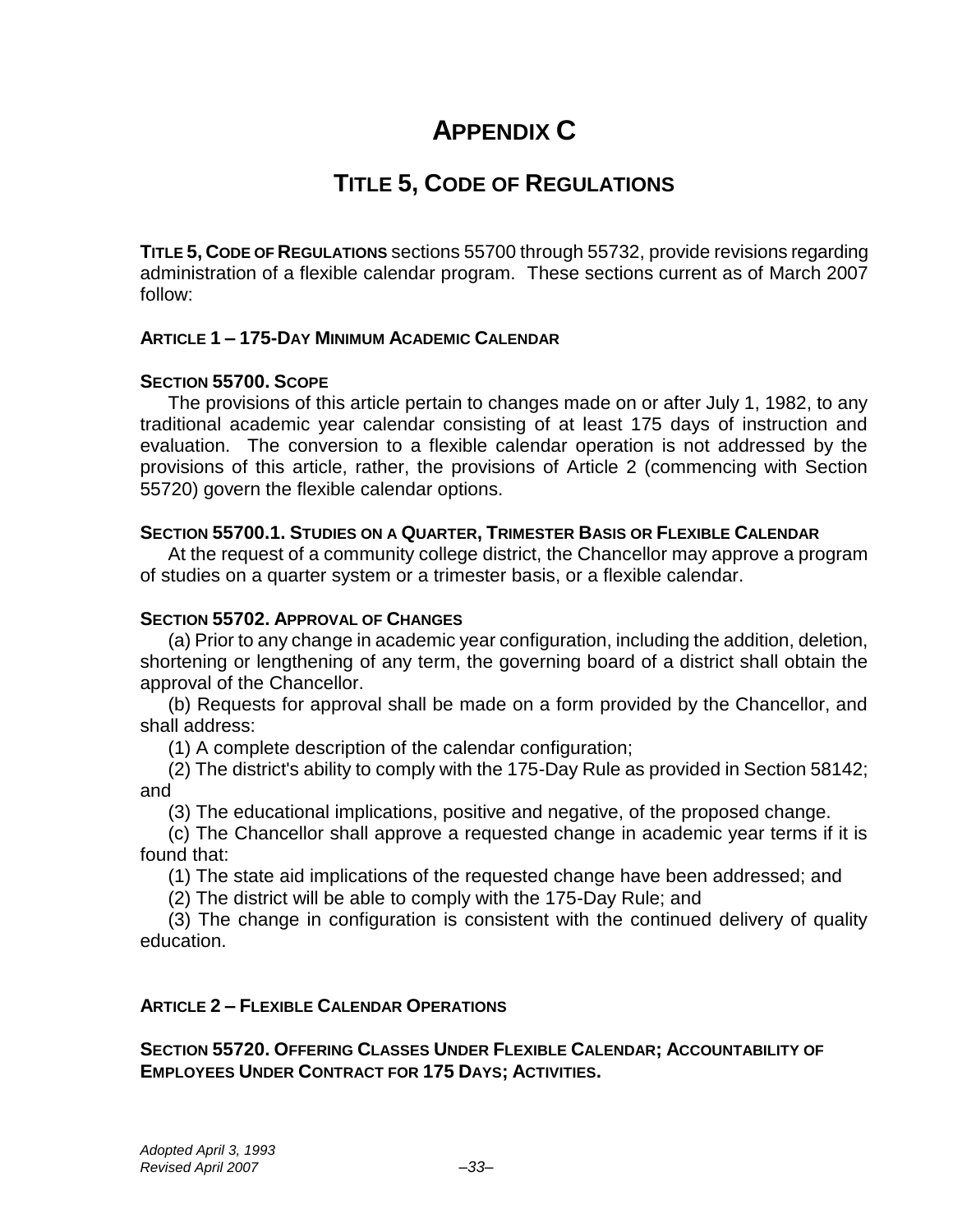(a) Subject to the approval of the Chancellor pursuant to Section 55724 a community college district may designate an amount of time in each fiscal year for employees to conduct staff, student, and instructional improvement activities. These activities may be conducted at any time during the fiscal year. The time designated for these activities shall be known as "flexible time".

(b) A district with an approved flexible calendar may designate as flexible time for an employee not more than 8.57 percent of that employee's contractual obligation for hours of classroom instruction which are eligible for state apportionments in that academic year, exclusive of any intersession.

## **SECTION 55722. SCHEDULING CONFIGURATIONS**

A flexible calendar is a community college calendar and course scheduling plan pursuant to Section 84890 of the Education Code and Section 55720 of this Part which may include, but is not limited to, the following scheduling configurations:

(a) 4-1-4 calendar comprised of two 16-week semesters with an intersession;

(b) traditional semester or quarters with some or all courses scheduled irregularly with respect to the number of times the course meets per week or the number of hours the courses meet during the scheduled days;

(c) modular scheduling for all or part of the courses within the traditional semester, quarter, or academic year;

(d) courses scheduled for student enrollment on an open entry-open exit basis;

(e) courses scheduled independently of any term configuration; or

(f) a combination of any one or more of the configurations in subdivisions (a) through (e).

### **SECTION 55724. REQUEST FOR APPROVAL**

(a) The governing board of a district wishing to conduct a flexible calendar pursuant to this article shall obtain the advance approval of the Chancellor. The request for approval shall be on a form provided by the Chancellor, and shall address at least the following:

(1) A complete description of the calendar configuration.

(2) The number of days of instruction and evaluation which will meet the requirement of the 175-Day Rule (Section 58120 of this part).

(3) The number of days during which the instructional staff will participate in staff, student, and instructional improvement activities in lieu of part of regular classroom instruction.

(4) The activities which college personnel will be engaged in during their designated staff, student and instructional improvement days. Activities for college personnel may also include but need not be limited to, the following:

(A) course instruction and evaluation;

(B) staff development, in-service training and instructional improvement

(C) program and course curriculum or learning resource development and evaluation;

- (D) student personnel services;
- (E) learning resource services;

(F) related activities, such as student advising, guidance, orientation, matriculation services, and student, faculty, and staff diversity;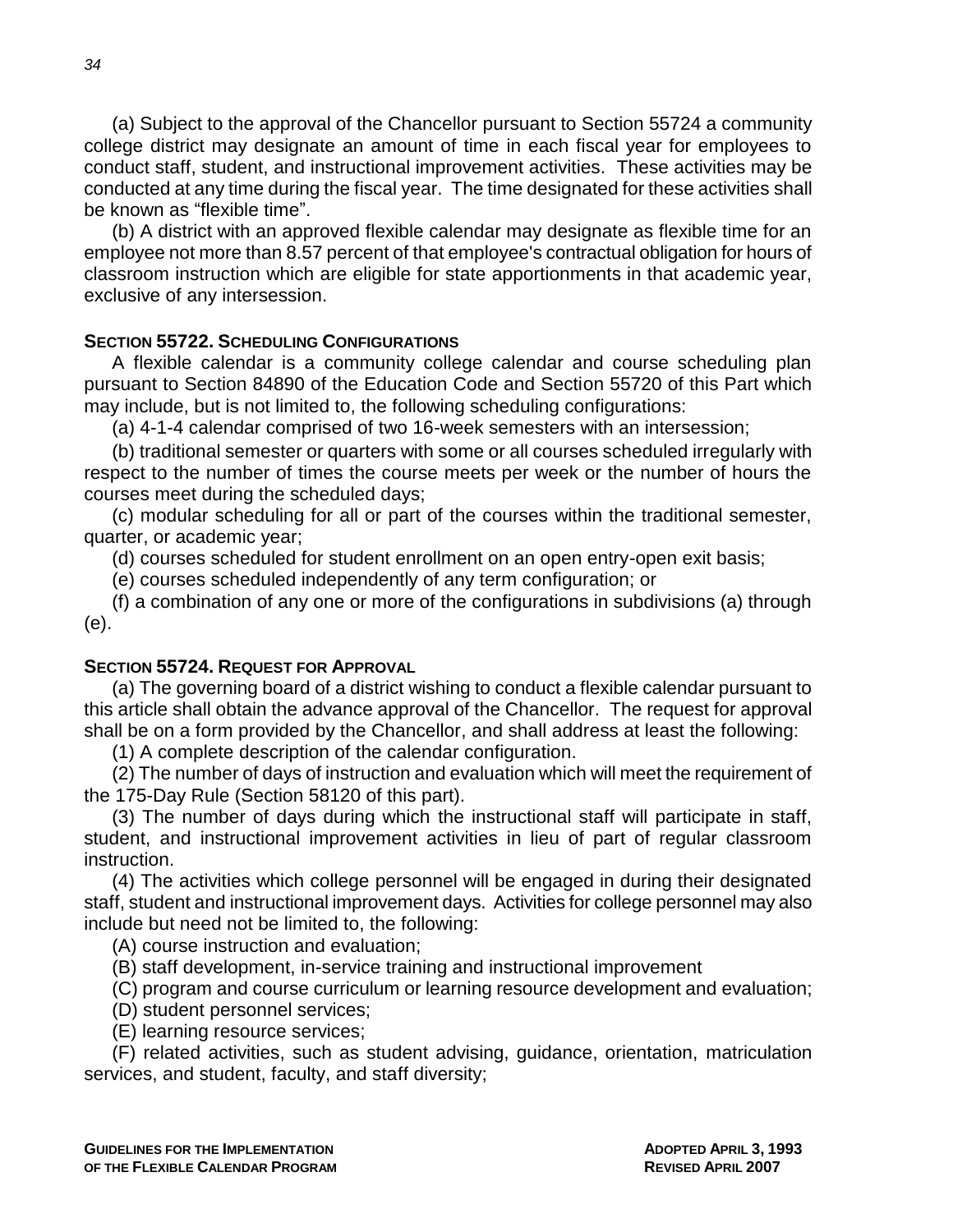(G) departmental or division meetings, conferences and workshops, and institutional research;

(H) other duties as assigned by the district.

(I) the necessary supporting activities for the above.

(5) A certification that all district personnel, as defined, will be involved in at least one of the activities authorized in Subsection (4). For the purposes of this section, "all college personnel" shall include any district employee specified by the district in its approved plan to participate in such activities; and

(6) A certification that the district will fully implement the provisions of Section 55730, as well as a description of the current status of such implementation, and a timetable for completion of the initial implementation.

(b) The Chancellor shall approve a request which is found to be complete, and meets the requirements of the law.

### **SECTION 55726. ACTIVITIES DURING DESIGNATED DAYS**

(a) For each instructor specified by the district to participate in staff, student, and instructional improvement activities in lieu of classroom instruction the district shall enter into an agreement with such employee specifying the particular activities during the designated days which the instructor will perform in lieu of classroom instruction. The agreement shall also specify the number of classroom hours which are being substituted with such activities, and the number of hours the instructor is required to spend carrying out the in-lieu-of instruction activities. The required hours of in-lieu-of instruction activities must at least be equal to the sum of the classroom hours from which the instructor is released plus those out-of-classroom hours of responsibilities which will no longer need to be performed as the result of being released from classroom instruction.

(b) For each employee specified by the district to participate in staff, student and instructional improvement activities during the designated days the district shall also maintain records on the type and number of activities assigned, and the number of such employees participating in these activities.

## **SECTION 55728. FLEXIBLE CALENDAR ATTENDANCE REPORTING**

(a) On forms provided by the Chancellor, districts with approved flexible calendar operations shall report at least the following:

(1) the total hours of classroom assignments (teaching time) which instructors specified in the district's approved plan were required to teach;

(2) of the total in Subsection (a)(1), the total faculty contact hours of instruction for which staff, student, and instructional improvement activities are being substituted. This total of faculty contact hours shall further be reported in terms of credit and noncredit faculty contact hours of instruction; and

(3) the number of faculty contact hours of instruction for which instruction during the designated days is being substituted. Such instruction during the designated days meeting the attendance accounting standards may be claimed for apportionment; and the faculty contact hours shall not be eligible for adjustment pursuant to Section 55729.

(b) Districts with approved flexible calendar operations shall also report such additional data as deemed necessary by the 55729.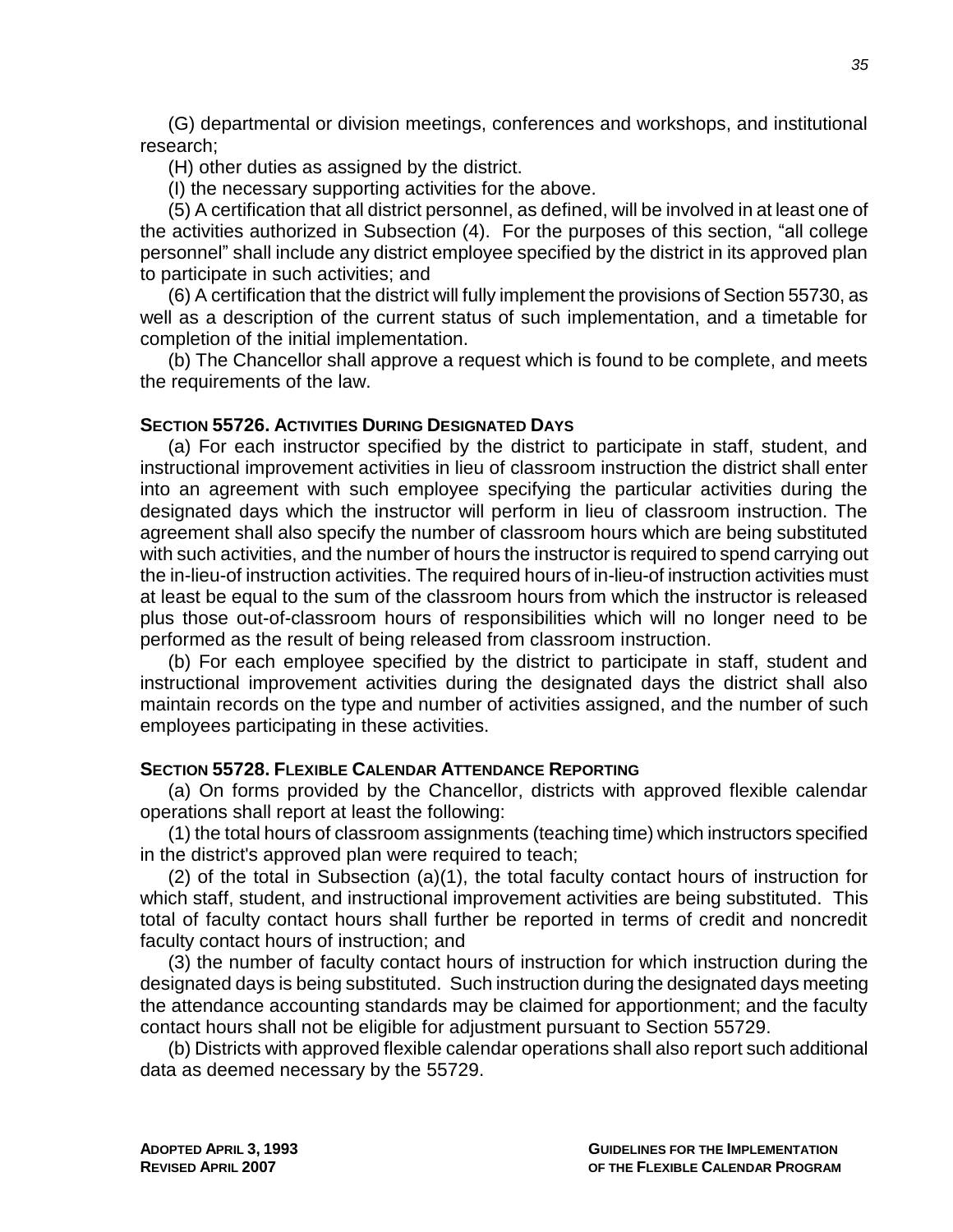### **SECTION 55729. FULL-TIME EQUIVALENT STUDENT (FTES) UNITS; ADJUSTMENTS TO REFLECT ACTIVITIES; COMPUTATION BY MULTIPLIER FACTOR.**

(a) The Chancellor's Office shall adjust the actual units of full-time equivalent student of a district operating under a plan approved in accordance with this article to reflect the conduct of staff, student, and instructional improvement activities in lieu of scheduled instruction during flexible time. The adjusted units of full-time equivalent student shall be computed by multiplying the actual units of full-time equivalent student in the academic year, exclusive of any inter-sessions, computed pursuant to section 58003.1, by a factor which does not change the full-time equivalent student which would have otherwise been generated if the time for the improvement activities had not been permitted and scheduled instruction had instead taken place.

(b) For courses other than those described in subdivision (b) of section 58003.1, the multiplier factor shall equal the sum of the following:

(1) 1.0; and

(2) the total of all the actual hours of flexible time of all instructors pursuant to section 55720, in the fiscal year, divided by the total of all the actual hours of classroom instruction of all instructors in the academic year, exclusive of inter-sessions.

(c) For those courses described in subdivision (b) of section 58003.1, this multiplier factor shall equal the term length multiplier applicable to the district.

(d) The Chancellor shall also withhold the appropriate amount of state aid whenever there is a final audit finding that an instructor did not spend at least as much time performing staff, student, and instructional improvement activities as the amount of time he or she was released from classroom instruction.

### **SECTION 55730. ONGOING RESPONSIBILITIES OF DISTRICTS**

A district conducting an approved flexible calendar shall do all of the following to ensure effective use of resources during flex days:

(a) conduct and annually update a surrey of the most critical staff, student, and instructional improvement needs in the district;

(b) develop and carry out a plan of activities to address the critical needs;

(c) maintain records on the description, type and number of activities scheduled and the number of district employees and student participated in these activities;

(d) evaluate annually the effectiveness of conducted activities and update the plan to reflect needed changes;

(e) appoint and hold regular meetings of an advisory committee composed of faculty, students, administrators and other interested persons to make recommendations on staff, student, and instructional improvement activities; and

(f) provide, upon request of the Chancellor, copies of documents and information specified in subsections (a) through (d), inclusive.

### **SECTION 55732. ONGOING RESPONSIBILITIES OF THE CHANCELLOR**

The Chancellor shall:

(a) Adjust state aid for districts with approved flexible calendar operations in accordance with the provisions of Section 55729 of this Part;

(b) Periodically review documentation from selected districts to determine whether they are in compliance with the provisions of Sections 55726, 55728, and 55730, and to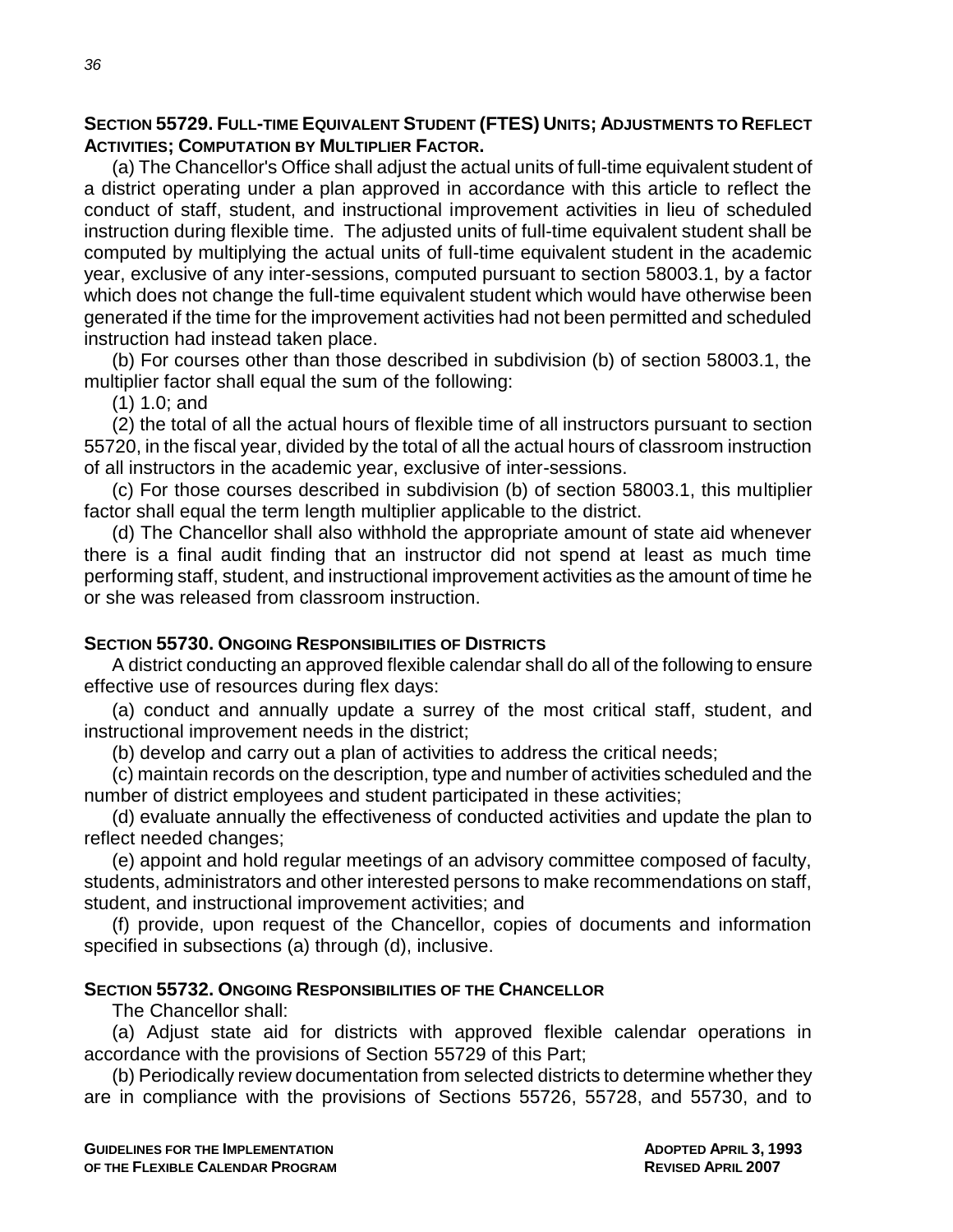determine whether they are conducting their flexible calendar operations in a manner consistent with the approved requests. Districts which are found to be out of compliance shall be notified and be given an opportunity to respond; and

(c) Terminate approval of any flexible calendar operation if it is found that the district has, without good cause:

(1) failed to conduct its flexible calendar operation in a manner consistent with its approved request.

(2) failed to carry out responsibilities specified in Section 55726.

(3) failed to meet it ongoing responsibilities as specified in Section 55730.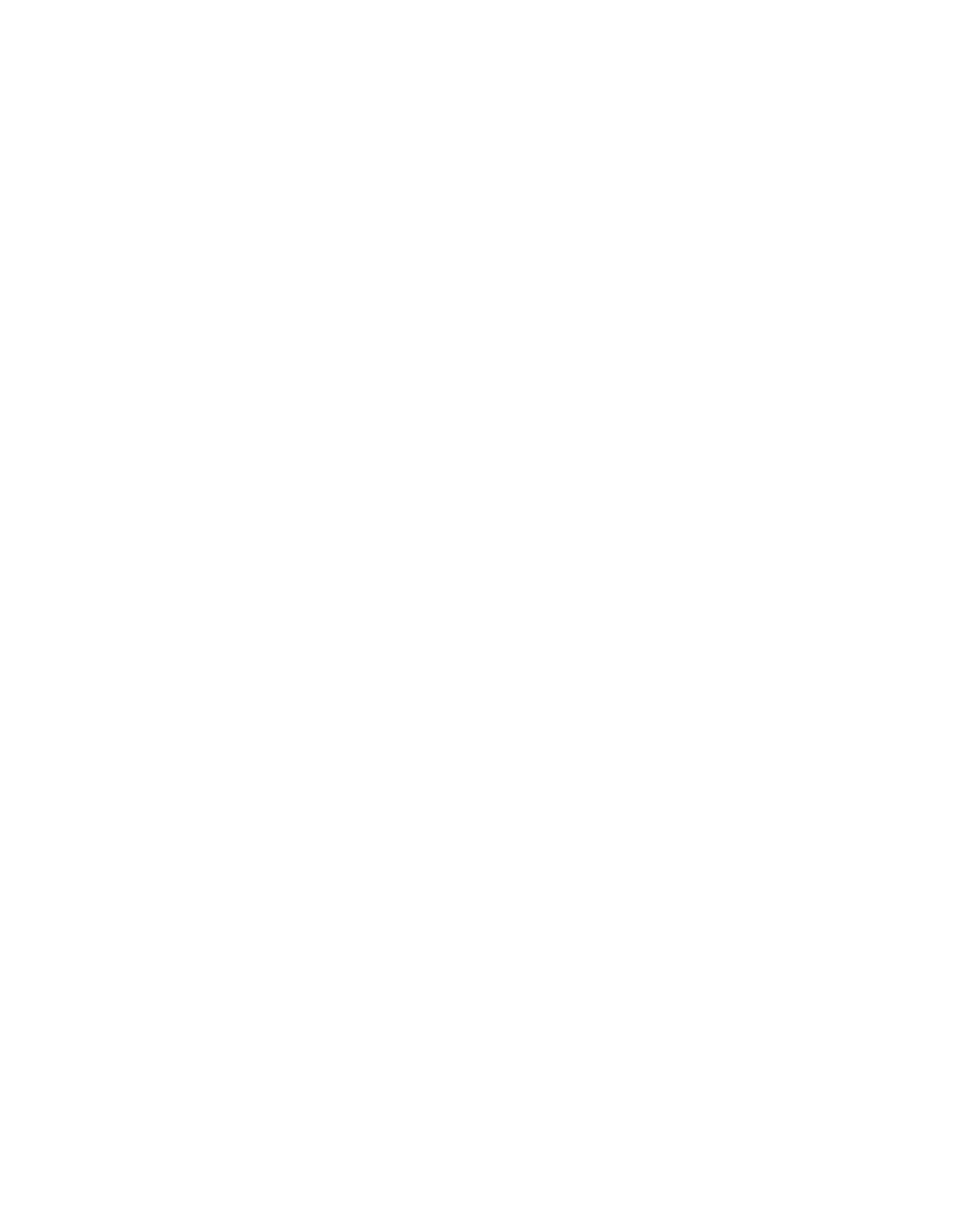# **APPENDIX D**

## **CHANCELLOR'S OFFICE**

## **FLEXIBLE CALENDAR PROGRAM CERTIFICATION DOCUMENTS**

## CALIFORNIA COMMUNITY COLLEGES FACULTY & STAFF DEVELOPMENT FLEXIBLE CALENDAR PROGRAM **FISCAL YEAR CERTIFICATION**

| • Check this box if the college <i>does not</i> participate in the Flexible (Flex) Calendar Program and<br>sign below. |  |
|------------------------------------------------------------------------------------------------------------------------|--|
| FLEX CALENDAR COORDINATOR (PLEASE TYPE OR PRINT)                                                                       |  |
|                                                                                                                        |  |
|                                                                                                                        |  |
| Total Number of Flex Calendar Days Scheduled for FY: \\end{math}                                                       |  |

### **REQUIRED CERTIFICATION**

This college is in compliance with the following requirements of title 5, sections 55726, 55728, and 55730:

- Agreements and records are maintained for each employee who performs flex activities in lieu of classroom instruction. The number of hours of flex activities is at least equal to the classroom hours from which the employee is released, plus associated hours of out-of-classroom responsibilities (55726).
- Attendance accounting data as requested, for purposes of calculating the flex adjustment, are reported to the Chancellor's Office Fiscal Services Unit (section 55728).
- An assessment of needs and a plan of activities are developed annually (section 55730).
- Records of participation are maintained and evaluation is conducted annually (section 55730).
- A flex advisory committee including faculty, students, administrators, and other interested persons meets regularly to make recommendations (section 55730).

### *Continued on next page.*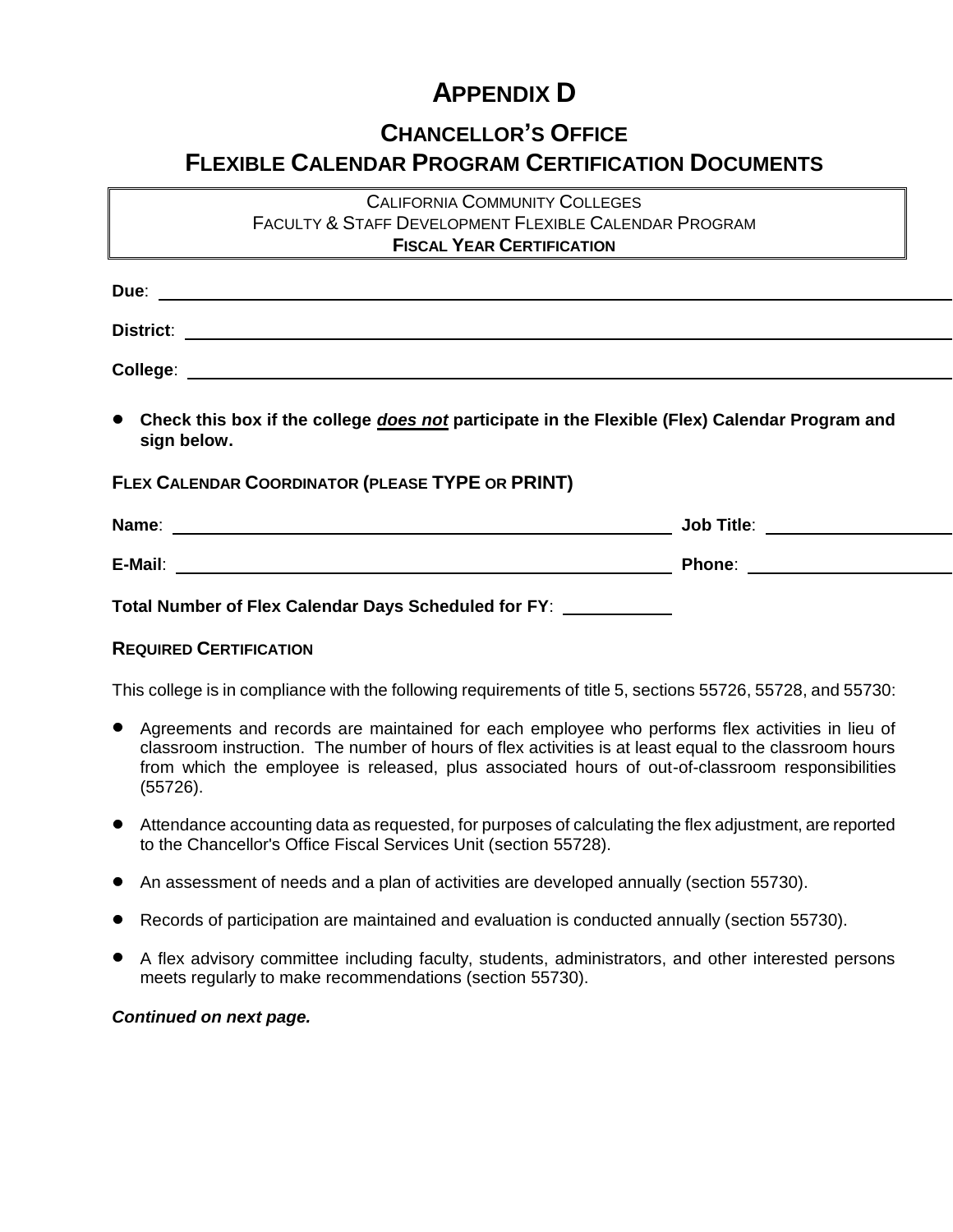## **DATA VERIFICATION**

Each district reports data in the California Community Colleges Management Information System. The flexible calendar program element is reported under College Calendar Day Data Element Set as Data Element Dictionary number CC05 - COLLEGE-CALENDAR-DAY-FLEX-STATUS. As the flexible calendar coordinator, one should work closely with the district's information systems staff to assure accurate reporting and submission to the state MIS of the actual number of days during which instructional staff will participate in staff, student and instructional improvement activities in lieu of part of regular classroom instruction.

## **SIGNATURE INDICATES CERTIFICATION**

| <b>Flex Calendar Coordinator</b>     | Date |  |
|--------------------------------------|------|--|
|                                      |      |  |
| Chief Business Officer (or designee) | Date |  |
|                                      |      |  |

### **PLEASE SUBMIT COMPLETED DOCUMENTS TO:**

System Office, California Community Colleges Attn: Academic Affairs Division 1102 Q Street Sacramento, CA 95814-6511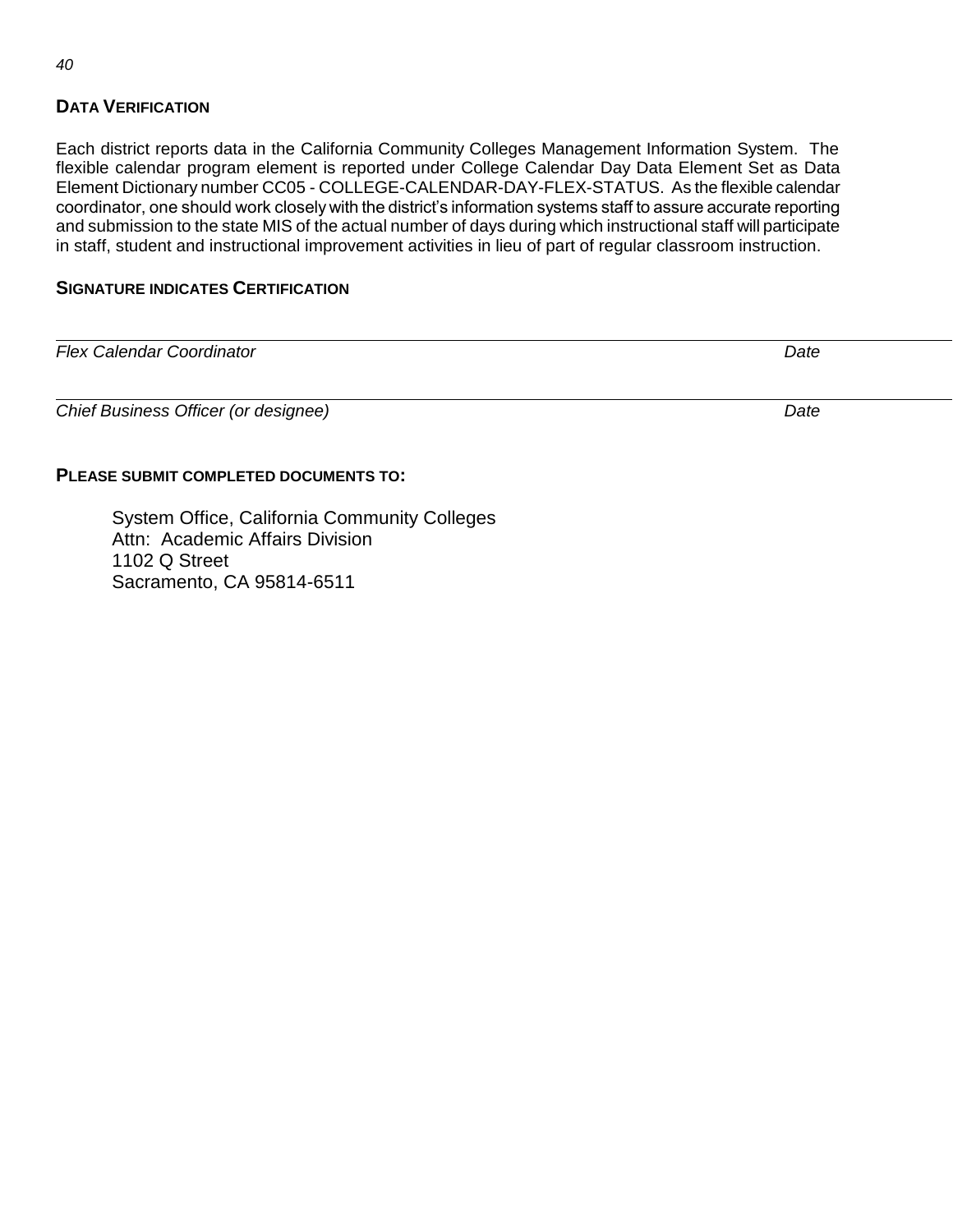|                                                      | <b>District:</b> |
|------------------------------------------------------|------------------|
|                                                      | College:         |
| <b>System Office - California Community Colleges</b> | Date:            |

# *FLEXIBLE CALENDAR COMMITTEE - FISCAL YEAR*

| <b>Name</b> | <b>Title</b> | Faculty (F),<br>Administration (A),<br>or Classified Staff (C) |
|-------------|--------------|----------------------------------------------------------------|
|             |              |                                                                |
|             |              |                                                                |
|             |              |                                                                |
|             |              |                                                                |
|             |              |                                                                |
|             |              |                                                                |
|             |              |                                                                |
|             |              |                                                                |